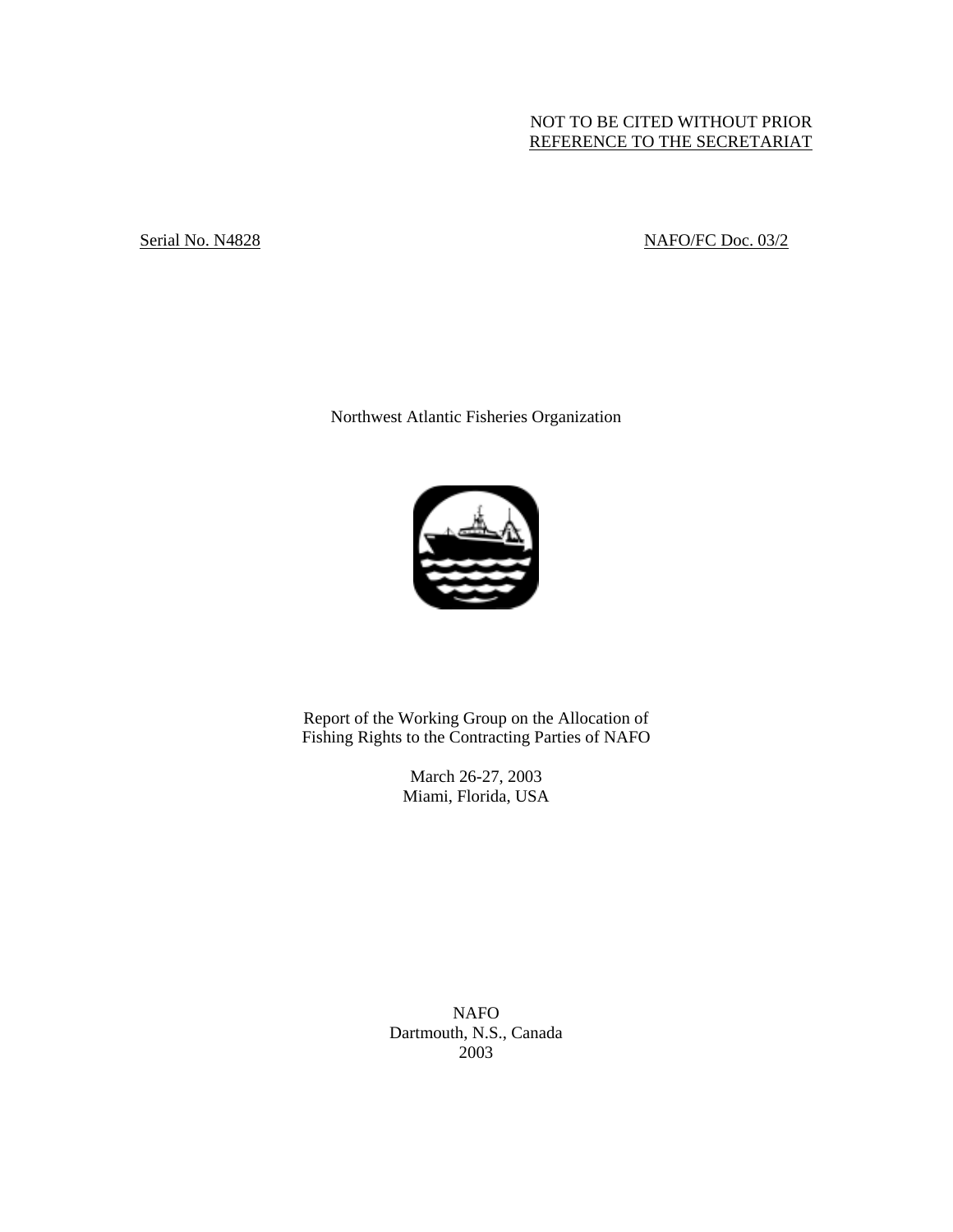# Report of the Working Group on the Allocation of Fishing Rights to the Contracting Parties of NAFO March 26-27, 2003 Miami, Florida, USA

|    |                                                                           | 3  |
|----|---------------------------------------------------------------------------|----|
| 1. |                                                                           | 3  |
| 2. |                                                                           | 3  |
| 3. |                                                                           | 3  |
| 4. | Development of Options Whose Terms are Explicit and Predictable for       | 3  |
|    |                                                                           |    |
| 5. |                                                                           | 5  |
| б. |                                                                           | 5  |
| 7. |                                                                           | 5  |
|    |                                                                           | 6  |
|    |                                                                           | 11 |
|    |                                                                           | 12 |
|    |                                                                           | 13 |
|    |                                                                           | 14 |
|    |                                                                           | 15 |
|    |                                                                           | 16 |
|    |                                                                           | 17 |
|    |                                                                           | 18 |
|    | Annex 10. Chair's interpretive notes from the April 1999 and March 2000   |    |
|    |                                                                           | 22 |
|    | Annex 11. Draft Guidelines for future allocation of fishing opportunities |    |
|    |                                                                           | 24 |
|    |                                                                           |    |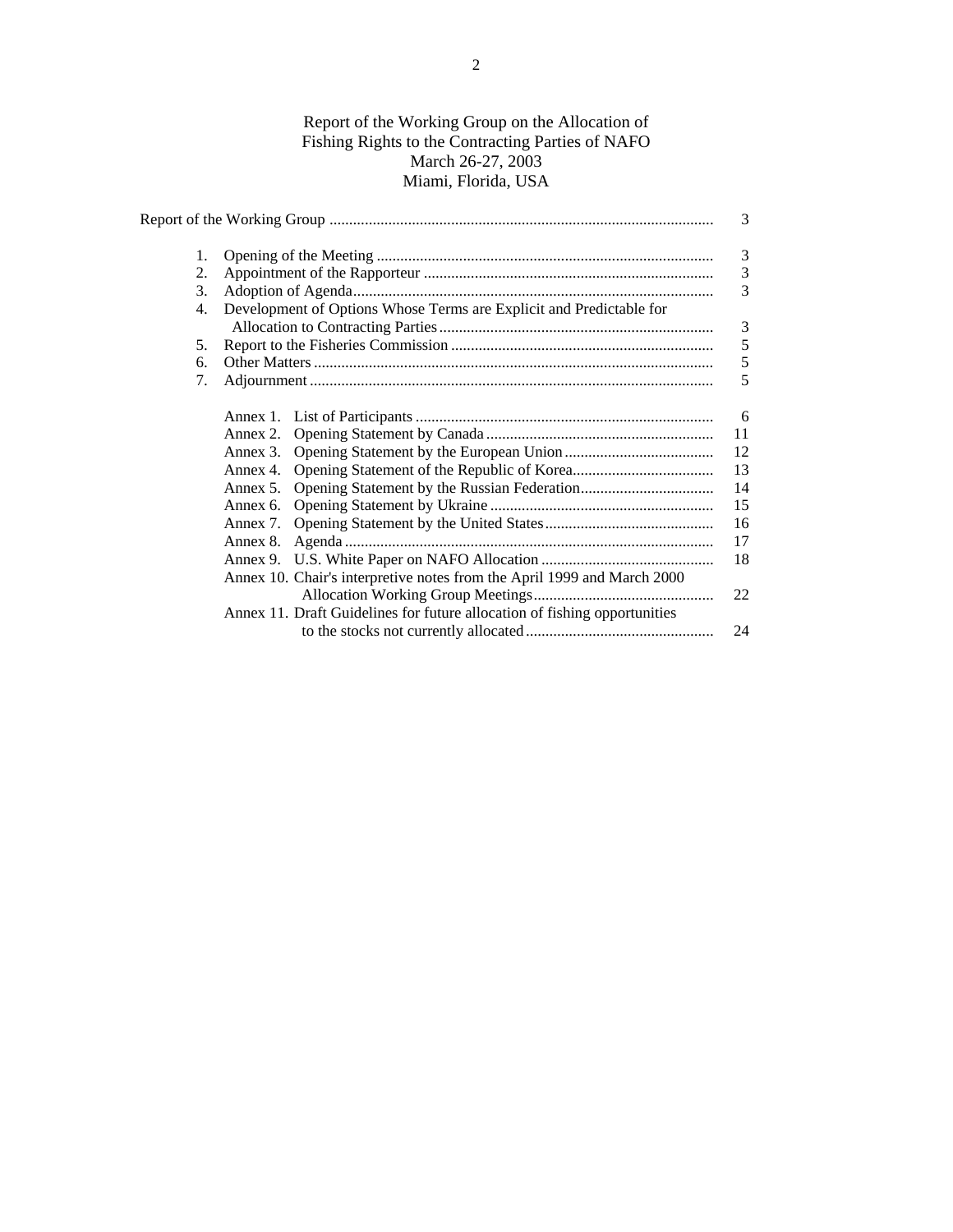## **Report of the Working Group on the Allocation of Fishing Rights to the Contracting Parties of NAFO**

## **26-27 March 2003 Miami, Florida, USA**

The Working Group on Allocation of Fishing Rights to Contracting Parties of NAFO met in accordance with the decision taken by the General Council at the  $23<sup>rd</sup>$  Annual Meeting, September 2002.

## **1. Opening of the Meeting**

The meeting was called to order by the Chairman, Mr. H. Koster (European Union), who welcomed the delegates to Miami. A list of participants is attached (Annex 1).

The delegations of Canada, the European Union (EU), Korea, the Russian Federation, Ukraine and the United States (U.S.) made brief opening statements (Annexes 2-7)

## **2. Appointment of Rapporteur**

Ms. Jennifer Anderson (U.S.) was elected as Rapporteur.

### **3. Adoption of Agenda**

The agenda, as attached (Annex 8), was adopted.

## **4. Development of Options Whose Terms are Explicit and Predictable for Allocation to Contracting Parties**

## **Allocation of fishing opportunities for stocks not currently allocated (qualification and allocation criteria)**

The Chair presented an overview of the previous meetings of the Allocation Working Group and noted that papers regarding allocation had been distributed in advance of the meeting. The first paper, submitted by the U.S. (Allocation Working Group W.P. 03/1) (Annex 9), was modeled on principles previously adopted by the International Commission for the Conservation of Atlantic Tunas (ICCAT). The paper proposed the adoption of a broad set of guidelines that could be used to advise the Fisheries Commission on all aspects of future allocation discussions. The second paper, distributed by Norway (Report of the Norway-FAO Expert Consultation on the Management of Shared Stocks), was offered to provide background on the management of straddling and transboundary fish stocks by other RFMO's. The Chair further noted the Chair's interpretive notes from the April 1999 and March 2000 Allocation Working Group Meetings (Allocation Working Group W.P. 00/1) (Annex 10) could be used to help facilitate discussions of the meeting.

Initial deliberations concentrated on whether to move forward with discussions based on the Chair's interpretive paper, and thus focused on criteria specific only to fish stocks not currently allocated, or to concentrate on the broader scope proposed by the U.S. paper. Several Parties noted that there are significant differences between the NAFO and ICCAT organizations and that the ICCAT criteria modified by the U.S. could not easily be applied to NAFO. It was agreed to work from the Chair's interpretive paper, with some consideration given to the U.S. proposal. The Chair further clarified that the ultimate goal of the Working Group would be to provide the Fisheries Commission with a broad, non-binding framework, from which to make allocation decisions.

The Working Group then examined the Chair's interpretive notes. It was agreed that the notes should be titled and developed into a working paper. Several Parties suggested that the new title must make it clear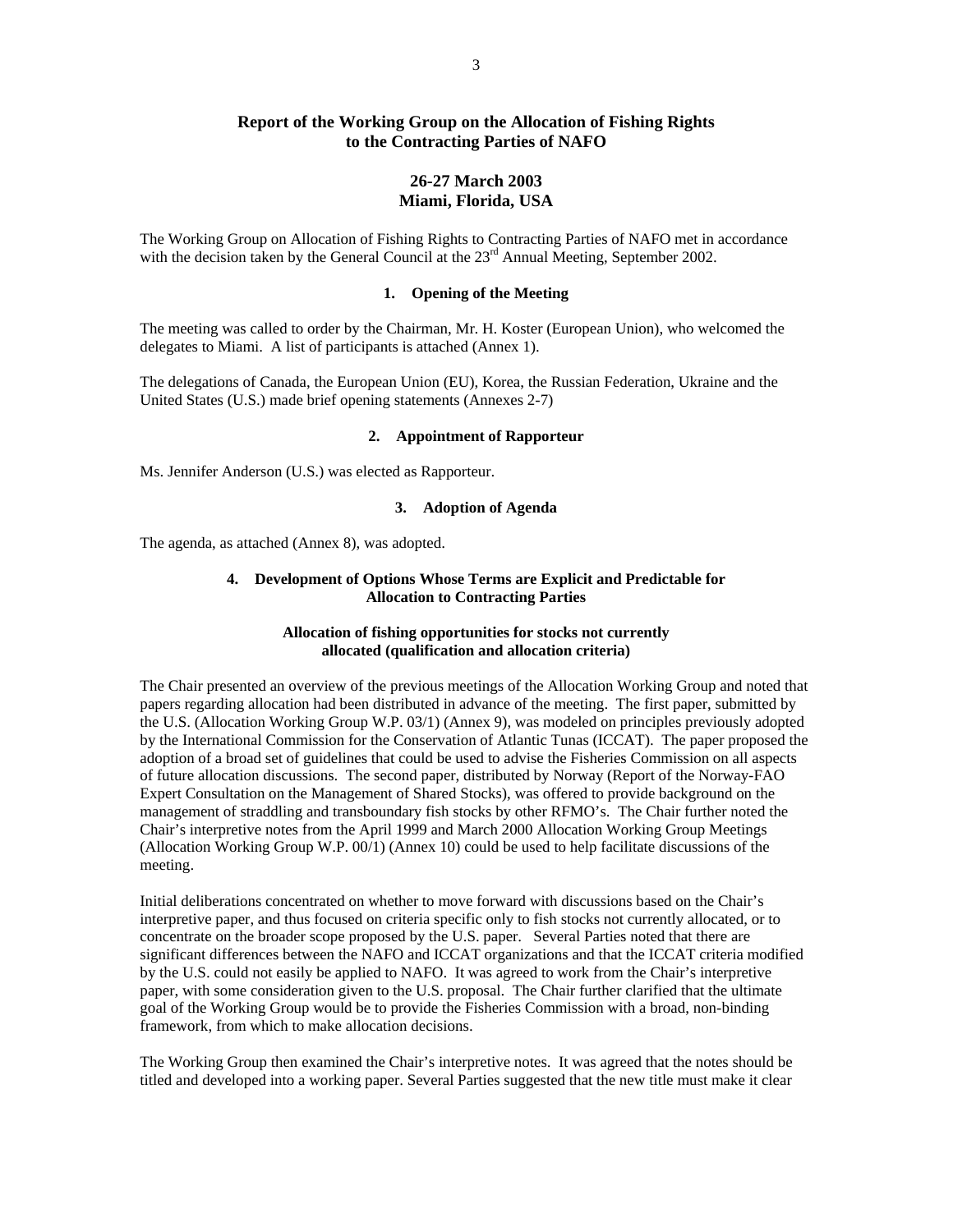that the guidelines in the working paper apply only to fish stocks not currently allocated. The delegate from the U.S. expressed concern and noted that any criteria adopted should apply to all stocks.

Discussions then turned to the adaptation of the Chair's interpretive notes into a working paper. Much of these discussions were centered on maintaining consistency throughout the document and the elimination of repetitive text. Further clarifications on points within the Chair's notes were also debated. Parties agreed that the reference to fishing patterns under Section C of the Chair's notes was specific to historical fishing performance during a particular period of time. There was also agreement that any fishing history would be based on legal catches authorized by NAFO.

With regard to the reference in the Chair's paper to Article XI (4) of the NAFO Convention, some Parties were of the opinion that the allocation criteria set forth by Article XI (4) were too narrow, however, no agreement was reached on this matter. After some discussion, there was general agreement that such a detailed account of Article XI (4) was unnecessary and that a more general reference in the working paper would be sufficient. It was further agreed that it was not necessary to include Sections D or E of the Chair's notes in the new paper.

Regarding allocation criteria, the Chair noted that some items in the U.S. proposal were not accounted for by the Chair's initial paper. The Working Group then examined the U.S. proposal. There was general agreement that many of the elements found in the U.S. paper were either covered by the revisions made to the new working paper or unnecessary. However, the Parties did agree to include portions from Sections III (D) and IV of the U.S. proposal in the new working paper.

The Chair then presented a draft of the working paper for discussion by the Group (Allocation W.G. Working Paper 03/3 Draft Guidelines for future allocation of fishing opportunities not currently allocated).

The Working Group reviewed each point of the paper. A brief discussion ensued regarding the title of the working paper. The Representative from the U.S. requested that the title be placed in brackets unless the scope of the paper was expanded to include allocation criteria for all fisheries. Several Parties voiced opposition to the U.S. position and the Chair noted that the Group could not reach consensus regarding the title of the document. The Group also debated whether the reference in the document to the 1995 UN Agreement for the Conservation and Management of Straddling Fish Stocks and Highly Migratory Fish Stocks was appropriate. It was agreed by most Parties, with the exception of Latvia and Lithuania, to include the reference with slight modifications.

The Chair noted that the final draft of the paper, Allocation W.G. Working Paper 03/3 – Revision 3 (Annex 11) is a reflection of the Working Group's progress. Further, the paper will be put forward to the Fisheries Commission as an Annex to the report of the meeting. Because Contracting Parties are not in agreement on the paper's scope and the reference to the UN Agreement, it was agreed not to make specific recommendations on the adoption of the guidelines to the Fisheries Commission

## **Fisheries regulated or to be regulated and allocated in terms other than quotas (effort limits)**

The Chair asked the Contracting Parties if it could be agreed to apply the guidelines developed in Working Paper 03/3 to effort allocations. Several Parties were of the opinion that the guidelines developed in Working Paper 03/3 should not be linked with effort allocations. Some Contracting Parties also noted that the allocation of fishing opportunities was the result of regulating fishing mortality, either by quantitative catch restrictions or fishing effort. It was agreed to use the term "fishing opportunities" covering both options. The Chair concluded that for the allocation of future fishing effort only, the guidelines developed by the group could be applied, should the Fisheries Commission chose to do so.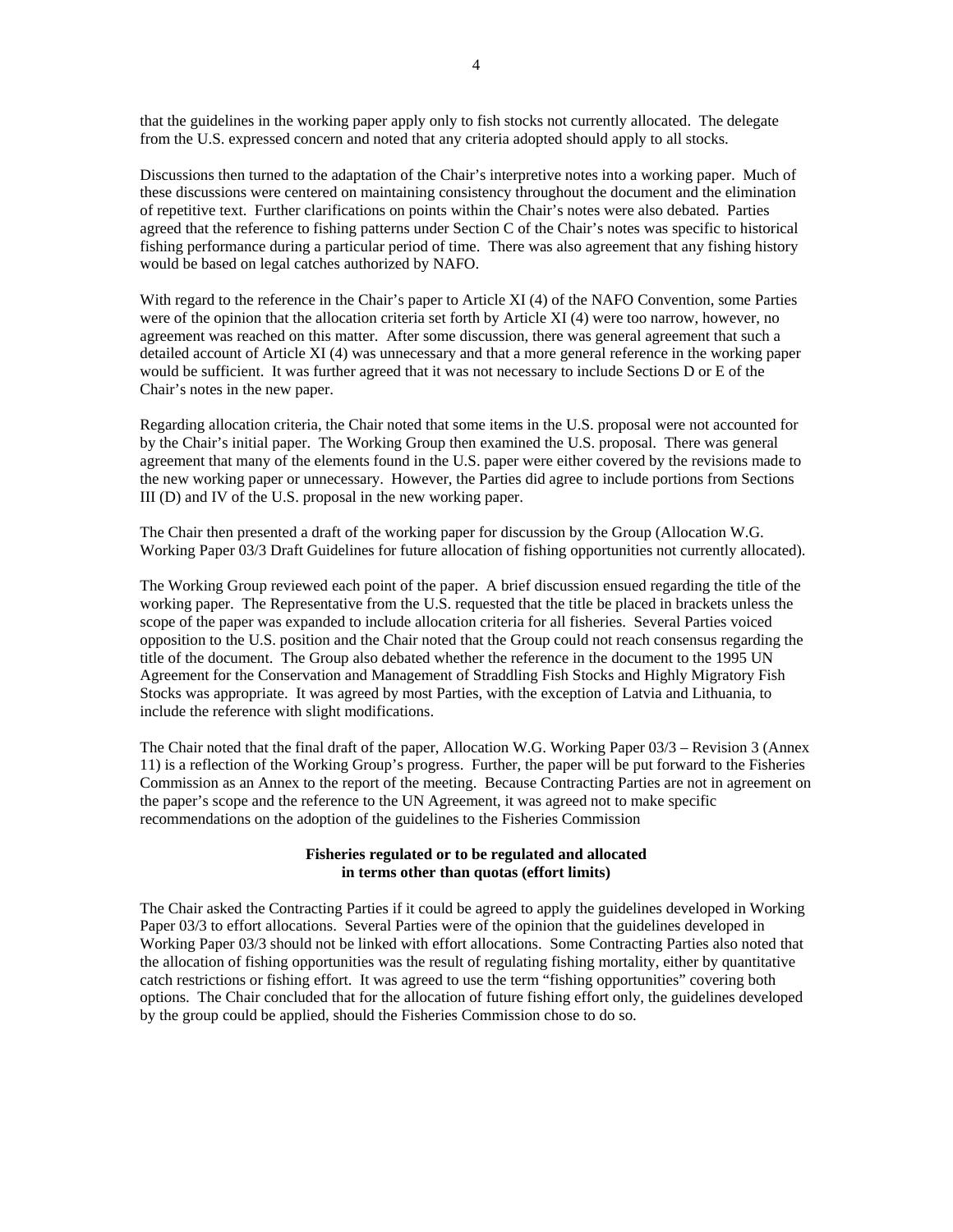## **Allocation of fishing opportunities for stocks currently managed and allocated by TAC and quota**

#### **"Others" Quota**

The Contracting Parties only briefly discussed allocation of the others quota. The Chair provided the following summary of discussions from the previous working group meetings: The size of the others quota (for example, between 0 and 15% of the quota allocation) should be left up to the discretion of the Fisheries Commission; in the future, the possible allocation of the others quota(s) will not be excluded; and new members, having demonstrated the capacity to build up a stable fishing pattern in accordance with NAFO rules, may participate in the allocation of the others quota, provided the Fisheries Commission has approved of this matter.

All Parties were very reluctant to enter into discussions on these suggestions. However, none of the Parties rejected these ideas from the outset. The Chair noted that the Parties appeared to be flexible with regard to the discussion of the others quota. He further requested that the Fisheries Commission provide additional direction and a mandate for the Group to explore the use of the others quota in the future.

#### **"Block" Quota**

The Chair requested a status update from the Contracting Parties involved in the block quota discussions (Latvia, Lithuania, Estonia and Russia). Several delegates reported that progress had been made during recent negotiations but that no agreement had been reached. The Chair urged the Parties involved to resolve the block quota issue quickly. It was agreed that the Parties would meet in Russia by the end of May 2003, to finalize discussions. The Delegate from the Ukraine requested that the Ukraine be included in these discussions. The Chair noted that the organization of the meeting, including the extension of invitations to Contracting Parties, would be left up to the Russian Federation. Furthermore, the Chair requested that the Fisheries Commission be duly informed on the outcome of the meeting. Parties agreed that, in accordance with the NAFO Convention, the Fisheries Commission may proceed with the allocation of the block quota, should no resolution be reached during the block quota discussions.

#### **5. Report to the Fisheries Commission**

The Representative from the U.S. referred the Working Group to the terms of reference for the Working Group on the Allocation of Fishing Rights (FC Working Paper 02/30-Revised). He noted that the Working Group had not addressed many of the issues that were requested by the Fisheries Commission and asked if the Group would consider reconvening in Halifax, Nova Scotia. Several Parties were of the opinion that the Group had made significant progress and that it was necessary to have additional ideas tabled prior to convening another Working Group meeting. The Chair noted that the Group had not exhausted all of its responsibilities as a Working Group but that it was not possible to make further progress at this meeting. The Working Group made no recommendations to the Fisheries Commission.

## **6. Other Matters**

There were no other matters.

#### **7. Adjournment**

The Chair adjourned the meeting at 5:00 pm on 27 March 2003.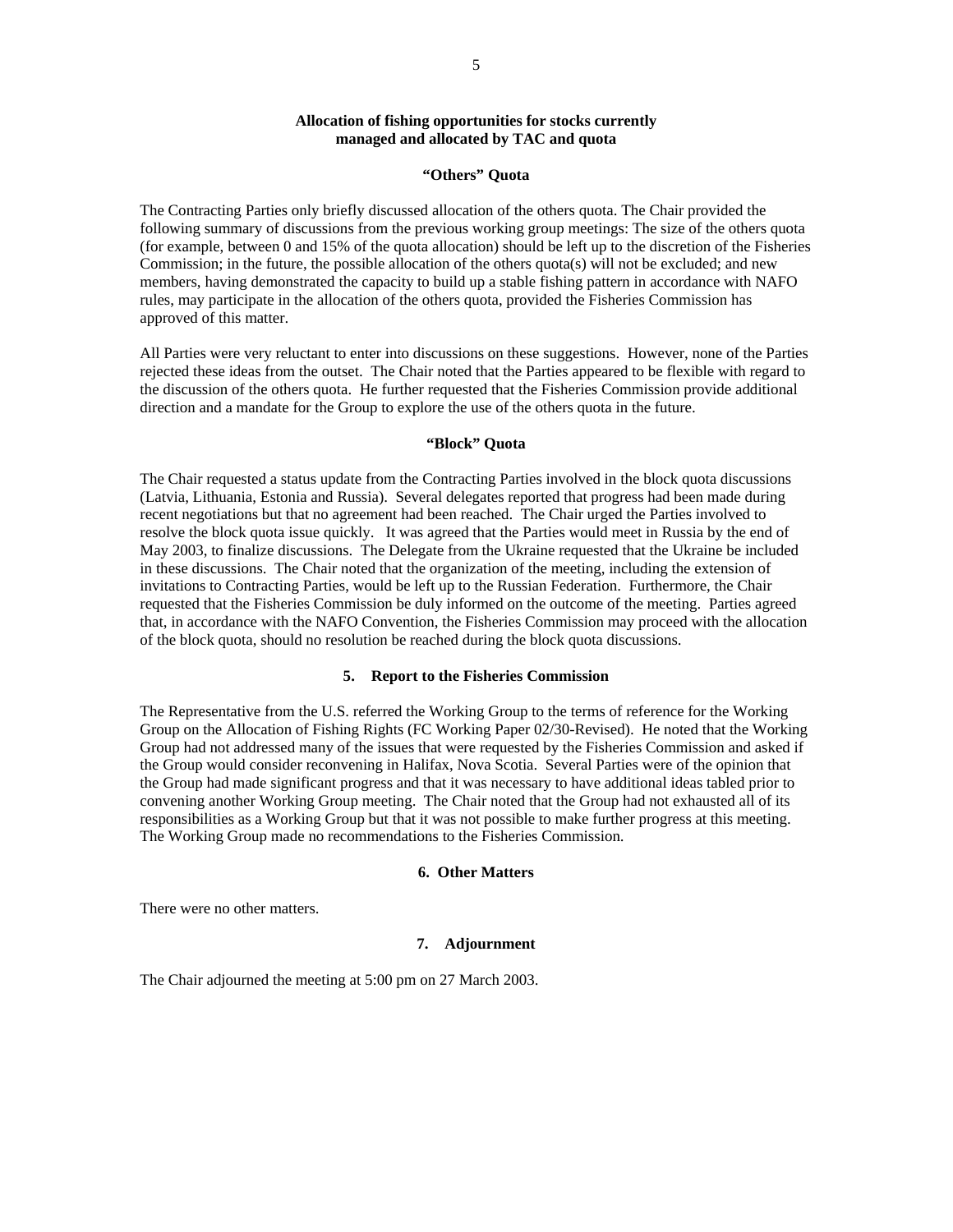## **Annex 1. List of Participants**

#### **BULGARIA**

#### **Head of Delegation**

Erman Zankov, Executive Director, National Agency of Fisheries and Aquaculture (NAFA) to the Ministry of Agriculture and Forestry (MAF), 17 Hristo Botev blvd., Sofia 1040 Fax/Phone: +359 2 9515718; 9530241; 9526108 – E-mail: nafa-sofia@intech.bg

#### **Adviser**

Anton Dotchev, Head of Department, International Relations Dept., National Agency of Fisheries and Aquaculture (NAFA) to the Ministry of Agriculture and Forestry (MAF), 17 Hristo Botev blvd., Sofia 1040 Phone: +359 2 953 02 41 / 952 61 08 – Fax +359 2 951 57 18 – E-mail: a.dotchev@nafa-bg.org

## **CANADA**

#### **Head of Delegation**

Guy Beaupré, Director General, International Affairs Directorate, Dept. of Fisheries and Oceans, 200 Kent Street, 13<sup>th</sup> Floor, Stn 13-159, Ottawa, Ontario K1A 0E6 Phone: +613 993 1873 – Fax: +613 993 5995 – E-mail: beaupreg@dfo-mpo.gc.ca

## **Representatives**

Guy Beaupré (see address above) John Angel, President, Canadian Association of Prawn Producers, P. O. Box 1C1, Head of St. Margarets Bay, N.S. B0J 1R0 Phone: +902 826 7765 – Fax: +902 826 7065 – E-mail: jangel@hfx.eastlink.ca

#### **Advisers**

Tom Dooley, Director, Resource Policy, Dept. of Fisheries and Aquaculture, P. O. Box 8700, St. John´s, Newfoundland & Labrador A1B 4J6 Phone: +709 729 0335 – Fax: +709 729 6082 – E-mail – tdooley@mail.gov.nf.ca Judy Dwyer, Special Projects, Fisheries Management Br., Dept. of Fisheries and Oceans, P. O. Box 5667, St. John's, Newfoundland & Labrador A1C 5X1 Phone: +709 772 8831 – Fax: +709 772 2046 – E-mail: dwyerji@dfo-mpo.gc.ca Brian Lester, Resource Management Officer-Groundfish, Resource Management – Atlantic, Fisheries Management, Dept. of Fisheries and Oceans, 200 Kent Street, Ottawa, Ontario K1A 0E6 Phone: +613 990 0090 – Fax +613 990 7051 – E-mail: lesterb@dfo-mpo.gc.ca Bob Steinbock, Senior International Fisheries Advisor, Atlantic Affairs Div., International Affairs Directorate, Fisheries Management, Dept. of Fisheries and Oceans, 200 Kent St., Ottawa, Ontario K1A 0E6 Phone: +613 993 1836 – Fax: +613 993 5995 – E-mail: steinbob@dfo-mpo.gc.ca Leo Strowbridge, Director, International and Corporate Programs, Fisheries Management Br., Dept. of Fisheries and Oceans, P. O. Box 5667, St. John's, Newfoundland & Labrador A1C 5X1 Phone: +709 772 8021 – Fax: +709 772 2046 – E-mail: strowbridgel@dfo-mpo.gc.ca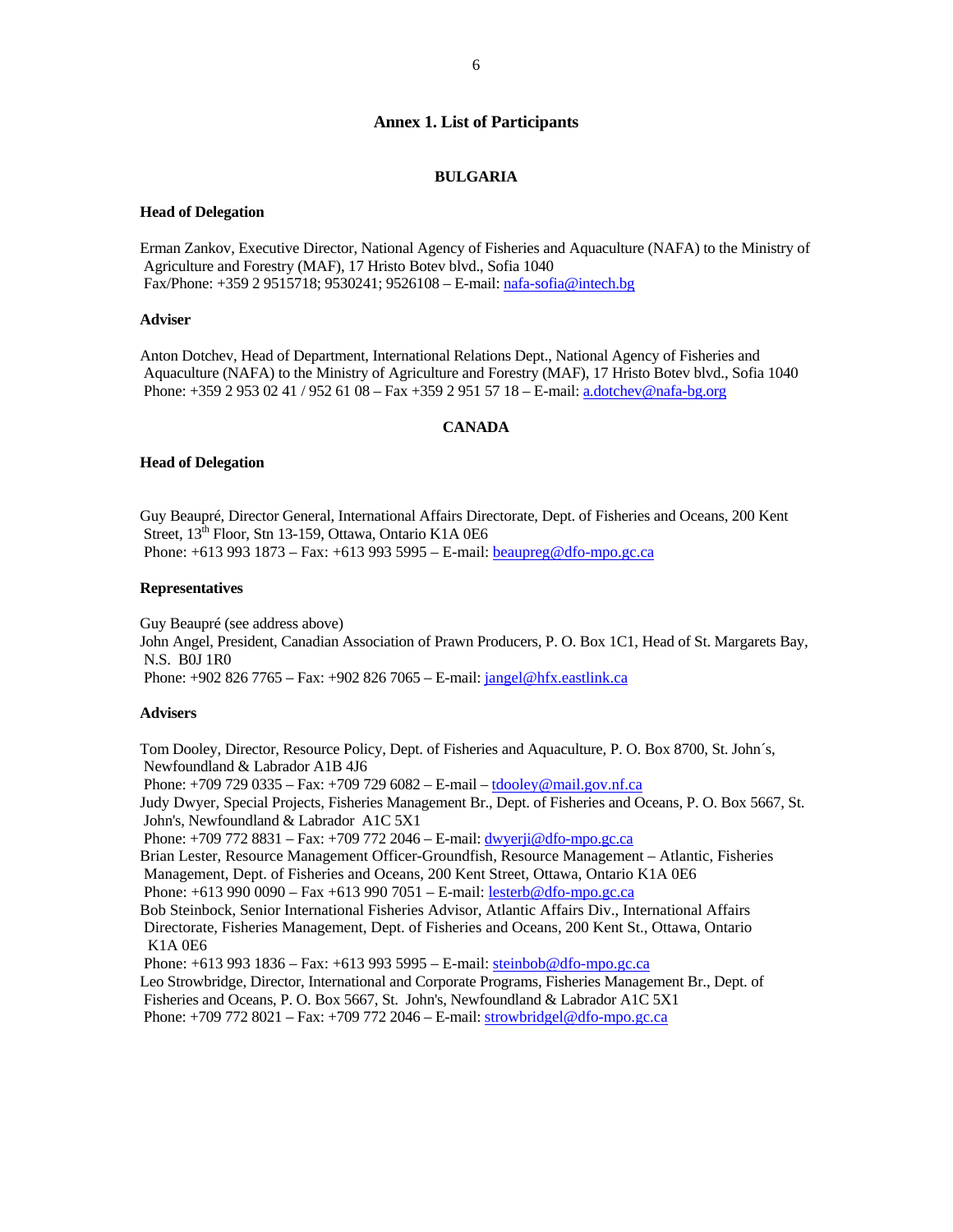## **DENMARK (IN RESPECT OF FAROE ISLANDS AND GREENLAND)**

#### **Head of Delegation**

Emanuel Rosing, Head of Unit, Dept. of Industry, Greenland Home Rule, Box 269, 3900 Nuuk Phone: +299 34 53 32 – Fax: +299 32 47 04 – E-mail: emanuel@gh.gl

## **Alternate**

Andras Kristiansen, Ministry of Fisheries and Maritime Affairs, Yviri Vid Stornd 17, P. O. Box 347, FO 110, Torshavn, Faroe Islands Phone: +298 353030 – Fax: +298 353037 – E-mail: andrask@fisk.fo

#### **Adviser**

Peder Munk Pedersen, Greenland Sea Fishery and Export Association, (APK), P. O. Box 310, 3900 Nuuk, Greenland Phone: +299 322 404 – Fax: +299 325689 – E-mail: peder@apk.gl

## **ESTONIA**

#### **Head of Delegation**

Lauri Vaarja, Counsellor, Ministry of Environment, Ravala 8, 10143 Tallinn Phone: +372 5043 002 - Fax: +372 6604 599 – E-mail: laurivaarja@hot.ee

#### **Adviser**

Aari Tuvi, Senior Officer, Fishery Resources Dept., Ministry of the Environment, Ravala 8, 10143 Tallinn Phone: +372 6604 544 – Fax: +372 6604 599 – E-mail: aare.tuvi@ekm.envir.ee

## **EUROPEAN UNION**

#### **Head of Delegation**

John Spencer, Head of Unit, International and Regional Arrangements, European Commission, DG FISH, 200 Rue de la Loi/Wetstraat, B-1049 Brussels, Belgium Phone: +32 2 295 6858 – Fax: +32 2 295 5700 – E-mail: edward-john.spencer@cec.eu.int

#### **Advisers**

Staffan Ekwall, Administrator, European Commission, DG FISH, External Policy and Markets, International and Regional Arrangements, Rue de la Loi/Wetstraat 200, B-1049 Brussels, Belgium Phone: +32 2 299 6907 – Fax: +32 2 295 5700 – E-mail: Staffan.Ekwall@cec.eu.int Harm (Harry) Koster, Chief of Unit (Inspection), European Commission, DG FISH, Rue de la Loi 200/Wetstraat 200, B-1049 Brussels, Belgium Phone: +32 2 295 0235 – Fax: +32 2 296 2338 – E-mail: Harm. Koster@cec.eu.int Hermann Pott, Bundesministerium fur Verbrauchenschutz, Ernaehrung, und Landwirtschaft, Rochusstr. 1, 53123 Bonn, Germany Phone: +49 228 529 4124 - Fax: +49 228 529 4410 – Email: Hermann.Pott@bmvel.bund.de Margarita Mancebo, Subdireccion General de Organismos Multilaterales de Pesca, Secretaria General de Pesca Maritima, Jose Ortega y Gasset, 57, 28006 Madrid, Spain Phone: +34 91 3476176 – Fax: +34 91 3476049 – E-mail: cmancebo@mapya.es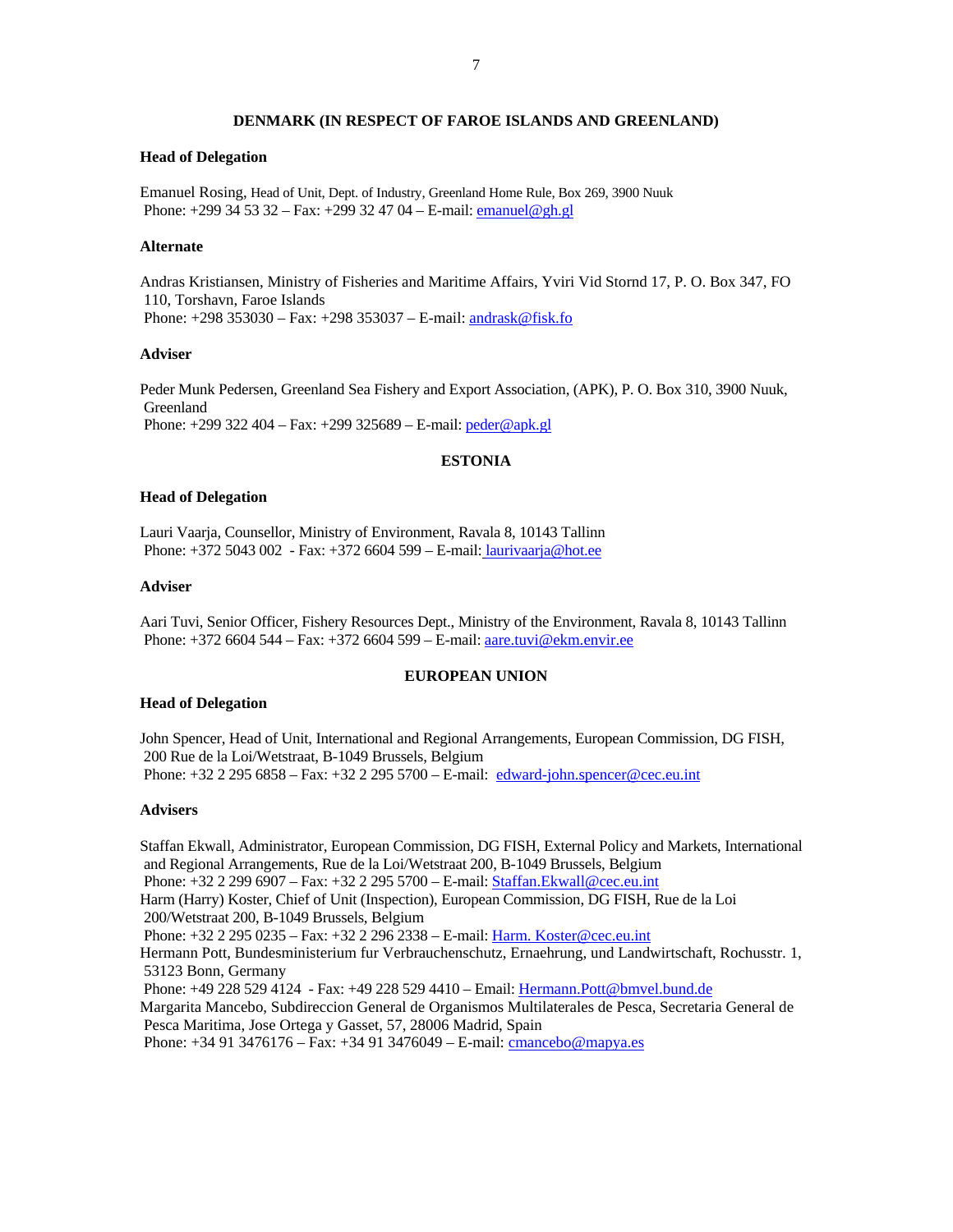Ignacio Escobar, Subdirector Gral de Organismos Multilaterales de Pesca, Direcction General de Recursos Pesqueros, Ministerio de Agricultura, Pesca y Alimentacion, Jose Ortega y Gasset, 57, 28006 Madrid, Spain

Phone: +34 913476047 – Fax: +34 91 3476049 – E-mail: iescobar@mapya.es

Mike Rimmer, Sea Fisheries Conservation Div. (Fish III), Department for Environment, Food and Rural Affairs, Room 423b, Nobel House, 17 Smith Square, London SW1P 3JR Phone: +44 (0)20 7238 6529 – Fax: +44 (0)20 7238 5721 – E-mail: mike.rimmer@defra.gsi.gov.uk

## **ICELAND**

## **Head of Delegation**

Thorir Skarphedinsson, Deputy Director of International Affairs, Ministry of Fisheries, Skulagata 4, 150 Reykjavik

Phone: +354 545 8300 – Fax: +354 562 1853 – E-mail: thorir@hafro.is

#### **Adviser**

Axel Nikulasson, Counsellor, Dept. of Natural Resources and Environment, Ministry of Foreign Affairs, Raudararstigur 25, 150 Reykjavik Phone: +354 545 9900 – Fax: +354 562 2373 – E-mail: axel.nikulasson@utn.stjr.is

## **KOREA**

#### **Head of Delegation**

Jae Hak Son, First Secretary for Maritime Affairs and Fisheries, Embassy of the Republic of Korea, 2450 Massachusetts Ave. NW, Washington, DC 20008 Phone: + 202 939 5676 – Fax: +202 387 0402 – E-mail: gowithson@hotmail.com

## **LATVIA**

#### **Head of Delegation**

Normunds Riekstins, Director, National Board of Fisheries, Ministry of Agriculture, 2, Republikas laukums, LV-1010 Riga Phone: +371 732 3877 – Fax: +371 733 4892 – E-mail: fish@latnet.lv

#### **Adviser**

Uldis Rinkis, Senior Officer, Fisheries and Fish Resources Div., National Board of Fisheries, Ministry of Agriculture, 2, Republikas laukums, LV-1010 Riga Phone: +371 733 4478 – Fax: +371 733 4892 – E-mail: fish@latnet.lv

## **LITHUANIA**

#### **Head of Delegation**

Vytautas Vaitiekunas, Director, Fisheries Dept. under the Ministry of Agriculture, 19 Gedimino av., Vilnius 2025 Phone: +370 02 391174 – Fax: 37002 391176 – E-mail: vytautasv@zum.lt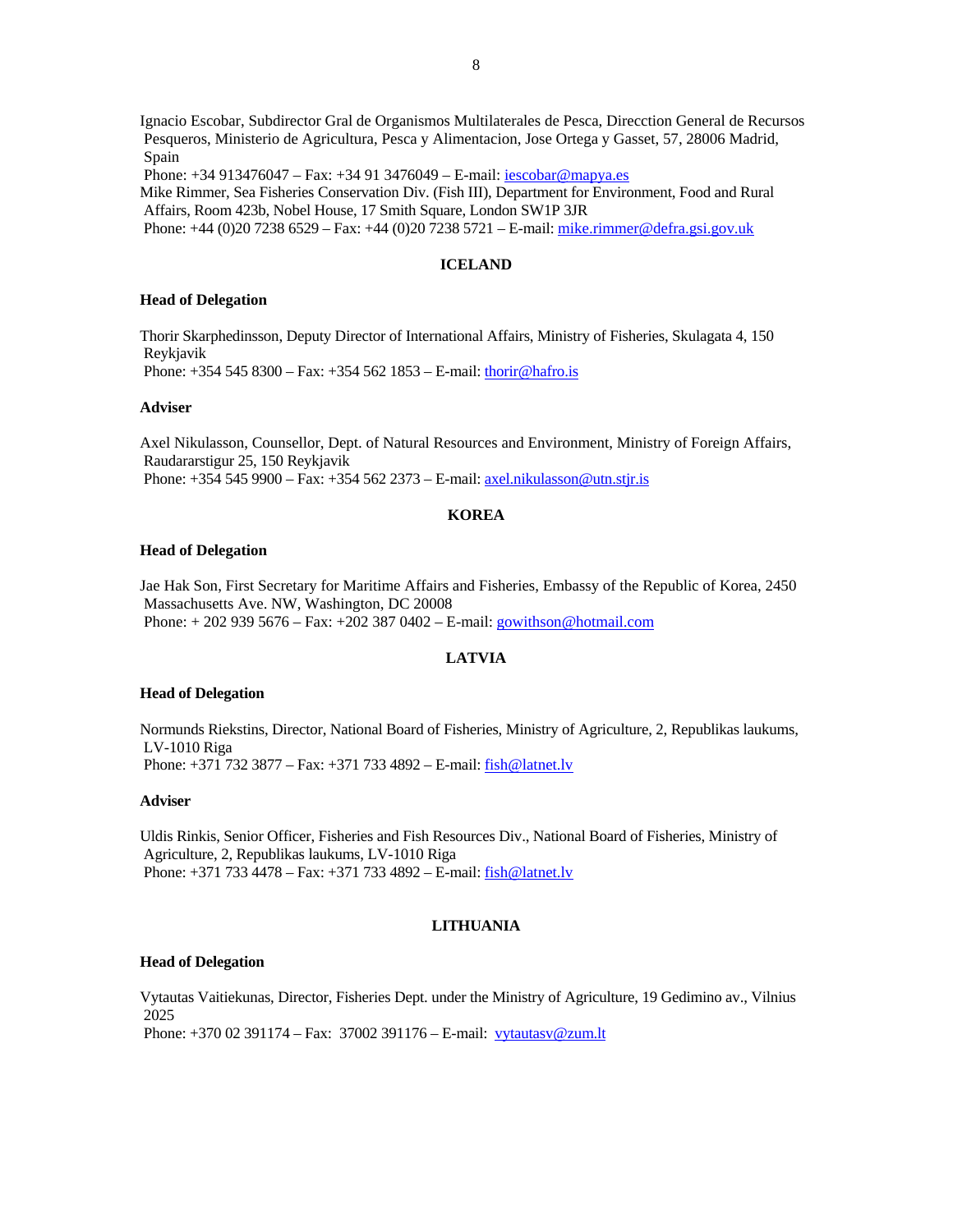#### **Alternate**

Algirdas Rusakevicius, Chief Specialist, International Relations, Fisheries Department under the Ministry of Agriculture, 19 Gedimino av., 2025 Vilnius Phone: +370 2 391183 – Fax: +370 2 391176 – E-mail: algirdasr@zum.lt

#### **NORWAY**

#### **Head of Delegation**

Terje Lobach, Senior Legal Adviser, Directorate of Fisheries, P. O. Box 185, N-5804 Bergen Phone: +47 55 23 80 00 Fax: +47 55 23 80 90 E-mail: terje.lobach@fiskeridir.dep.no

#### **POLAND**

#### **Head of Delegation**

Leszek Dybiec, Counsellor to the Minister, Ministry of Agriculture and Rural Development, Fisheries Department, Wspólna 30, 00-930 Warsaw Phone: +48 22 628 9684 – Fax: +48 22 623 2204 – E-mail: leszek.dybiec@minrol.gov.pl

#### **RUSSIA**

#### **Head of Delegation**

Boris Prischepa, Head of Department, "MURMANRYBVOD", Kominterna 5 str., 183672 Murmansk Phone: +7 815 2 45 86 78 – Fax: +7 815 2 45 86 78 – E-mail: mrv@an.ru

#### **Advisers**

Konstantin Gorchinsky, Senior Scientist, Knipovich Polar Research Institute of Marine Fisheries and Oceanography (PINRO), 6 Knipovich St., Murmansk Phone: + 7 8152 450568 – Fax: + 47 789 10518 – E-mail: gorch@pinro.murmansk.ru Vladimir Shibanov, Research Director, Knipovich Polar Research Institute of Marine Fisheries and Oceanography (PINRO), 6 Knipovich St., Murmansk 183763 Phone: +7 8152 472614 – Fax: +47 789 10 518 – E-mail: shibanov@pinro.murmansk.ru Ekaterina Volkovinskaia, Translator, Knipovich Polar Research Institute of Marine Fisheries and Oceanography (PINRO), 6 Knipovich St., Murmansk Phone: + 7 8152 45 0568 – Fax: + 47 789 10518 – E-mail: inter@pinro.murmansk.ru

#### **UKRAINE**

#### **Head of Delegation**

Valetin Litvinov, Senior Expert, Div. for International Fishing Policy, State Department for Fisheries of Ukraine, 82A Turgenivska str., Kiev 252053 Phone: +38044 246 8984 – Fax: +38044 246 8984 – E-mail: nauka@i.kiev.ua

#### **UNITED STATES OF AMERICA**

#### **Head of Delegation**

Jack Dunnigan, Director, Office of Sustainable Fisheries, U.S. Dept. of Commerce, NOAA, National Marine Fisheries Service, 1315 East West Highway, Silver Spring, MD 20910 Phone: +301 713 2334 – Fax: +301 713 0596 – E-mail: jack.dunnigan@noaa.gov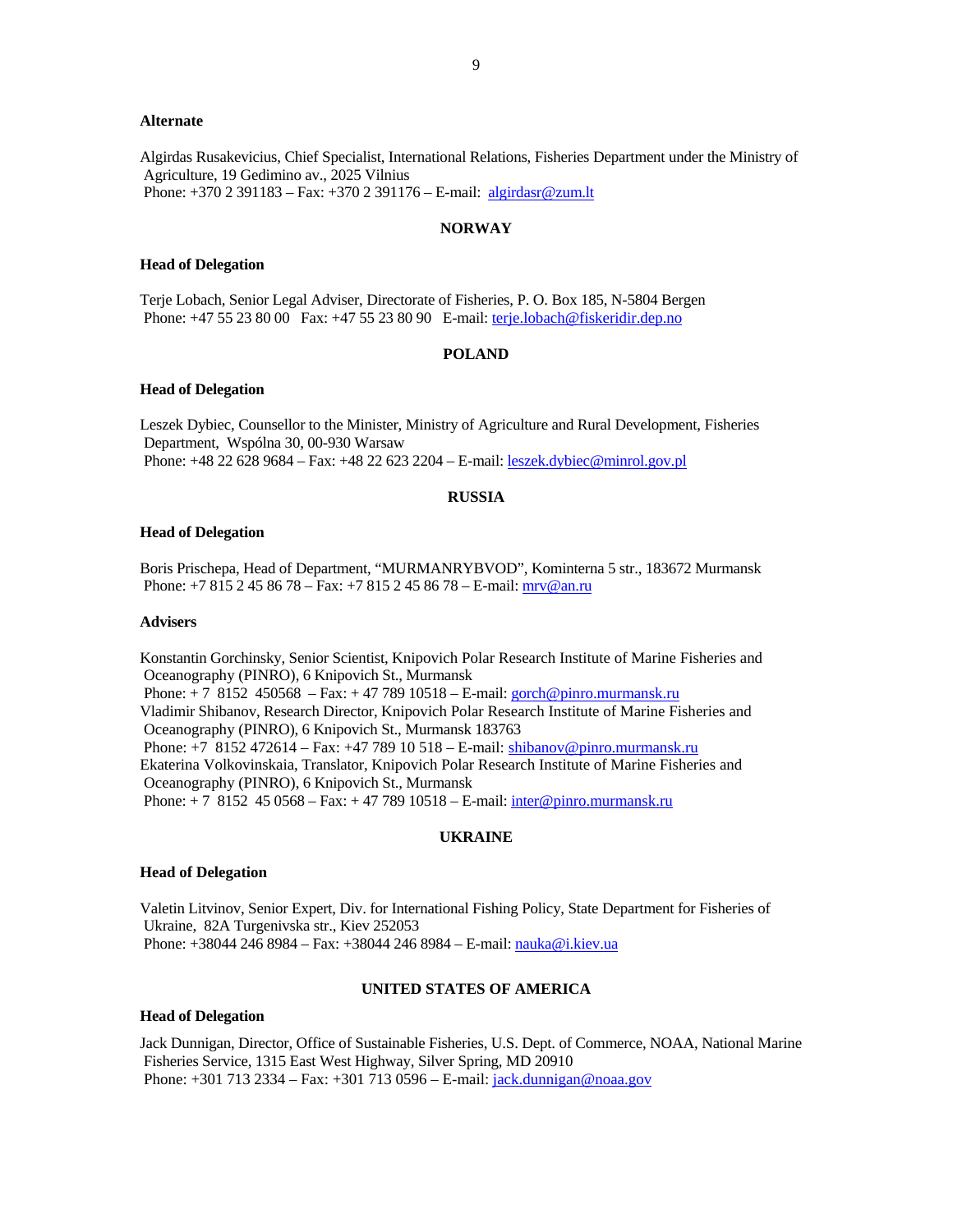## **Advisers**

Jennifer Anderson, Fisheries Biologist, Protected Resources Div., Northeast Region, National Marine Fisheries Service, U.S. Dept. of Commerce, NOAA, 1 Blackburn Dr., Gloucester, MA 01930

Phone: +978 281 9226 – Fax: 978-281-9394 – E-mail: jennifer.anderson@noaa.gov

Gene Martin, Attorney, Office of the General Counsel, Northeast Region, National Oceanic and Atmospheric Administration, U.S. Dept. of Commerce, 1 Blackburn Dr., Gloucester, MA 01930

Phone: +1 978 281 9242 Fax: +1 978 281 9389 E-mail: gene.s.martin@noaa.gov

Dean Swanson, Chief, International Fisheries Div., F/SF4, National Marine Fisheries Service, U.S. Dept. of Commerce, 1315 East-West Highway, Silver Spring, MD 20910

Phone: +301 713 2276 – Fax: +301 713 2313 – E-mail: dean.swanson@noaa.gov

Deirdre Warner-Kramer, Senior Atlantic Fisheries Officer, Office of Marine Conservation, United States Department of State (Rm 5806), 2201 C Street NW, Washington, D.C.

Phone +1 202 647 2883 – Fax: +1 202 736 7350 – E-mail: warner-kramerdm@state.gov

### **NAFO SECRETARIAT**

Johanne Fischer, Executive Secretary

Gordon Moulton, Conservation and Enforcement Measures Officer Bev Cruikshank, Personal Assistant to the Executive Secretary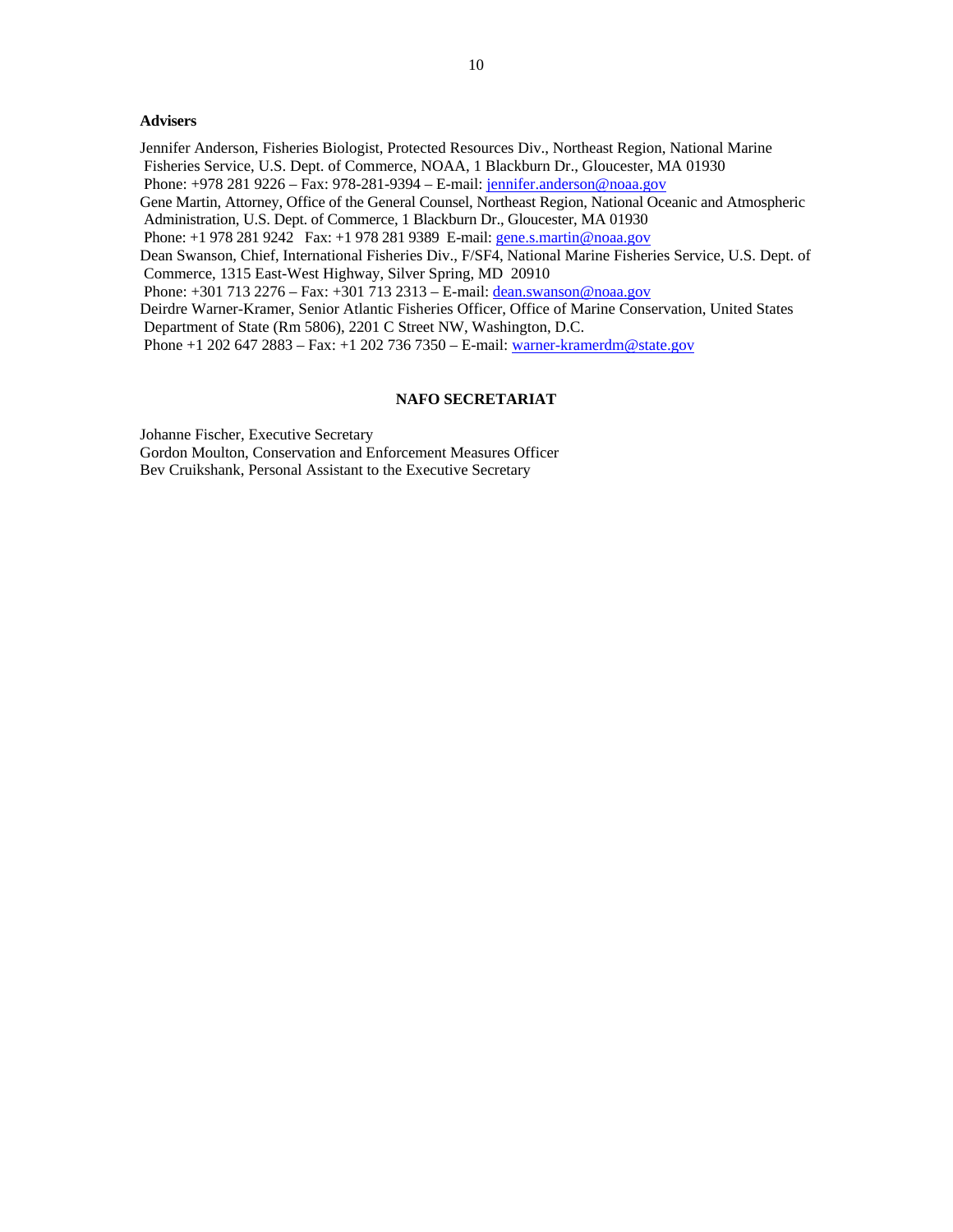## **Annex 2. Opening Statement by Canada**

Mr. Chairman, distinguished delegates, it is a pleasure for Canada to participate in this Working Group Meeting on the Allocation of Fishing Rights.

We would like to thank the US Government for hosting the meeting in a warm place such as Miami as it offers us a much welcomed respite from the winter months we have gone through in Canada. We also extend our appreciation to the NAFO Secretariat for providing the usual high level of logistical support for the meeting.

Mr. Chairman, this will be the fourth time that NAFO delegates meet to address matters related to allocation of fish stocks in the NAFO Regulatory Area. Back in 1999, you provided delegates with interpretative notes on qualifying and allocation criteria for stocks not allocated. In 2000, you elaborated further on these criteria. Here we are today to continue our work on these issues. For Canada it will be important to build on key ideas from these previous discussions.

You will recall Mr. Chairman that it was generally agreed at these meetings that Article XI of the NAFO Convention provided the primary basis for both qualifying and allocation criteria. Many contracting parties supported the need for stability of allocations, recognizing the possibility of modest, gradual changes over time when stocks have rebuilt. Other important principles were "zonal attachment", and reference fishing patterns during a representative fishing period. This should form the base of our discussions over the next few days. Any significant departure from current NAFO sharing arrangements would not be conducive to achieving results for the September Fisheries Commission meeting.

For Canada, conservation and sustainable fisheries are the overarching objectives that will guide our considerations at this meeting. NAFO has a responsibility to ensure stocks in the NAFO Regulatory Area are not overfished and that effective management measures are in place. In this respect there are a number of stocks that are currently unregulated and where the absence of catch limits and quotas are problematic for effective conservation. For Canada, achieving results on unregulated stocks would be an important priority for discussion at this meeting.

The delegations of both the United States and Norway have submitted papers for the deliberations at this Working Group. While we would prefer to focus the discussion on items on the agenda, these papers, in addition to the Chair's Interpretative Notes, will provide guidance and useful references during our discussions.

Mr. Chairman, previous meeting of the Working Group have shown that the issues we are about to tackle are complex and sensitive. Developing a shared understanding as well as a report for the September Fisheries Commission' meeting over the next few days will be challenging. Mr. Chairman, Canada looks forward to working with all parties at this table to find practical solutions to these important issues for NAFO.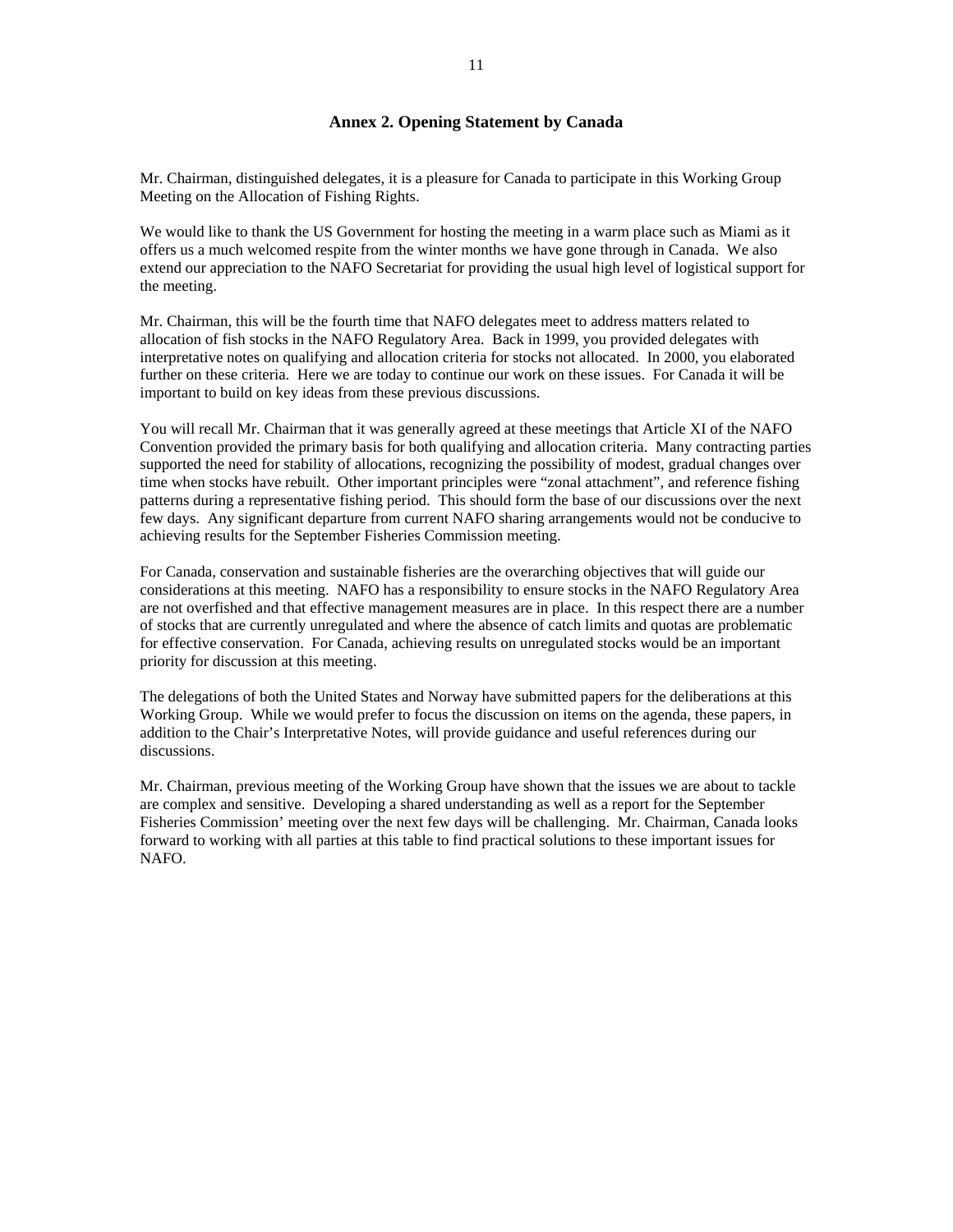## **Annex 3. Opening Statement by the European Union**

The Community would like to thank the US Administration for the excellent conditions in which we will be working over the next three days. We also thank the Executive Secretary and her staff and indeed welcome the Executive Secretary to this first meeting. I'm sure it will be an eye-opener to her as regards to how NAFO operates and a good run-in for the Annual Meeting and the STACTIC meeting later in the year. Chairman, we also would like to thank you for your willingness to guide us in this process on the difficult issue of allocation criteria.

We are of the view that the topics for discussion this week are extremely important ones. We feel they are important because we are conscious that NAFO has the need to ensure a certain stability and balance and to respect traditional fishing patterns but on the same level it must also recognise the interests of all the Parties to NAFO and in particular to those who have joined NAFO in recent times. Not to take account of those interests would in our view risk undermining the functioning of this organisation and therefore, as in the ICCAT process, the Community approaches its work in this group with an open mind as regards to what will be the ultimate outcome.

There are a number of documents on the table which merit consideration during our three days and for us it is important that the work that has already been undertaken under your chairmanship over the last three sessions is acknowledged fully and therefore your working document from session three is in our view the essential basis for our work here. That having been said, we, like the US and other Parties around the table, participated very fully in the ICCAT exercise and therefore will be interested to hear from the USA how it sees some of the issues on the agenda addressed through its paper. I don't think either the conditions or the reality within ICCAT are quite the same as within NAFO but I think we have to be open enough in our consideration of all these issues to be able to take on board new elements that might be brought to the floor during our discussions so we look forward to hearing from the US as regards to how they see their paper as meshing in and fitting in with our work which has been accomplished to-date.

In terms of our general objective from this meeting, I think we need after three sessions to give careful consideration as regards what should be the outcome of this session. The allocation debate is by definition a dynamic one and is not one fixed in time and therefore I think that the Commission requires from us some guidelines which will structure its work in relation to allocation in the forthcoming Annual Meeting but also in subsequent Annual Meetings. So once again Chairman let me underline that we approach this exercise with an open mind. I think you should also reflect upon the fact that the allocation debate over a range of regional fisheries organisations tends to concentrate on different aspects. There is no uniform approach to the allocation criteria within organisations and just like ICCAT has its own specificity, its own special characteristics, so too we feel that NAFO has its own characteristics that need to be taken into account in our work.

Thank-you Chairman.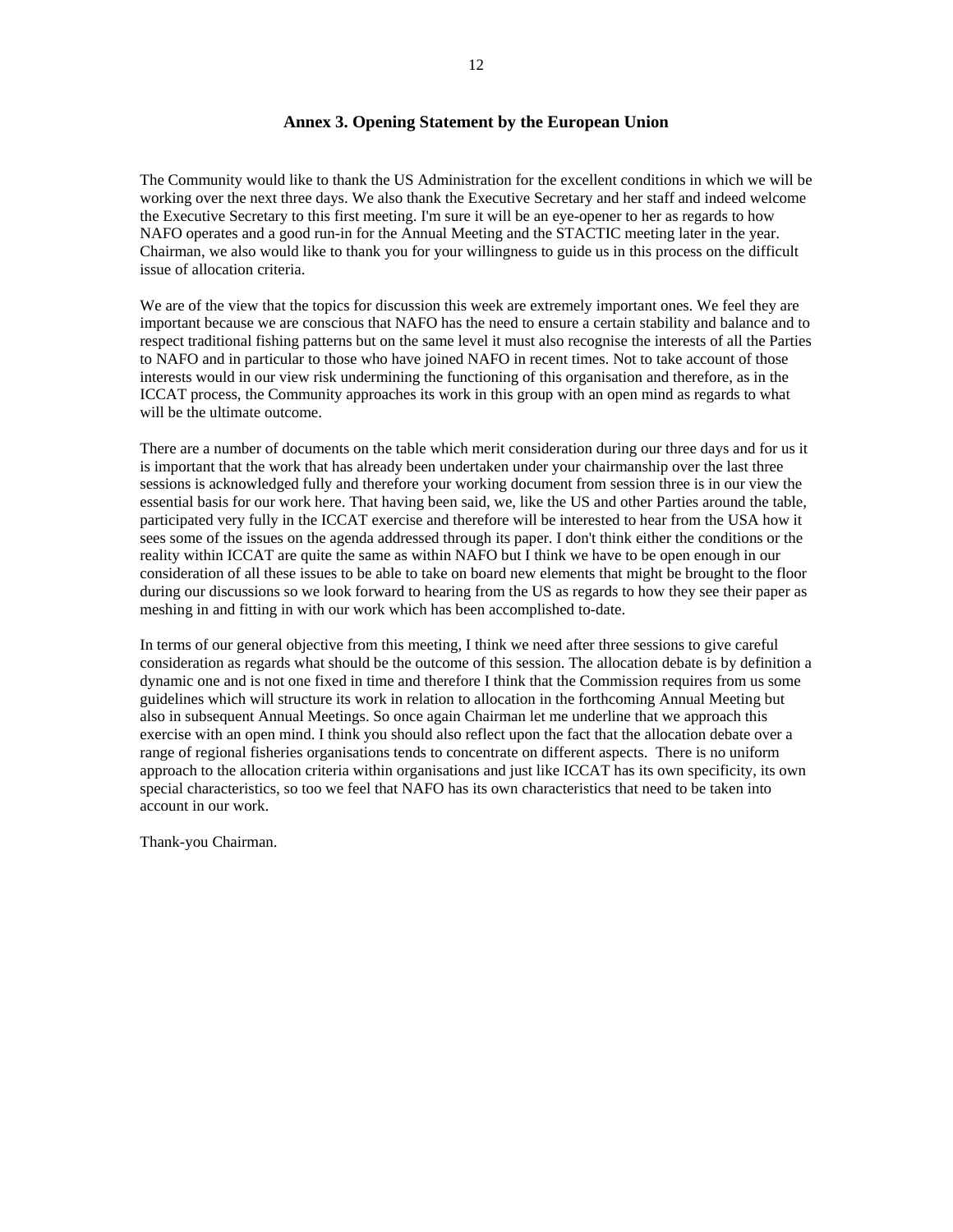## **Annex 4. Opening Statement by the Republic of Korea**

Mr. Chairman, Distinguished Delegates.

It is a great honor for me to participate in this working group meeting. On behalf of the Korean Government, I would like to thank the Chairman, the Secretariat of NAFO and US delegation for organizing and preparing this meeting.

Being a responsible fishing nation, the Republic of Korea has been actively participating in the international efforts, and the Republic of Korea joined NAFO in 1993 for conservation and management of fisheries resources in NAFO waters.

As you know, historically NAFO waters were very important fishing ground for Korea, but Korean Government made their fishing vessels withdraw from NAFO waters on the ground that appropriate quota would be allocated to them as a Contracting Party.

However, it has passed 10 years after becoming Contracting Party and implementing NAFO rules without sufficient quota to work again even one fishing vessel. And I think it has been time to consider Korea as historical fishing country in NAFO waters to be able to work again through appropriate quota allocation.

I hope that fishing quotas can be allocated in the most satisfactory manner due to this working group meeting.

Thank-you.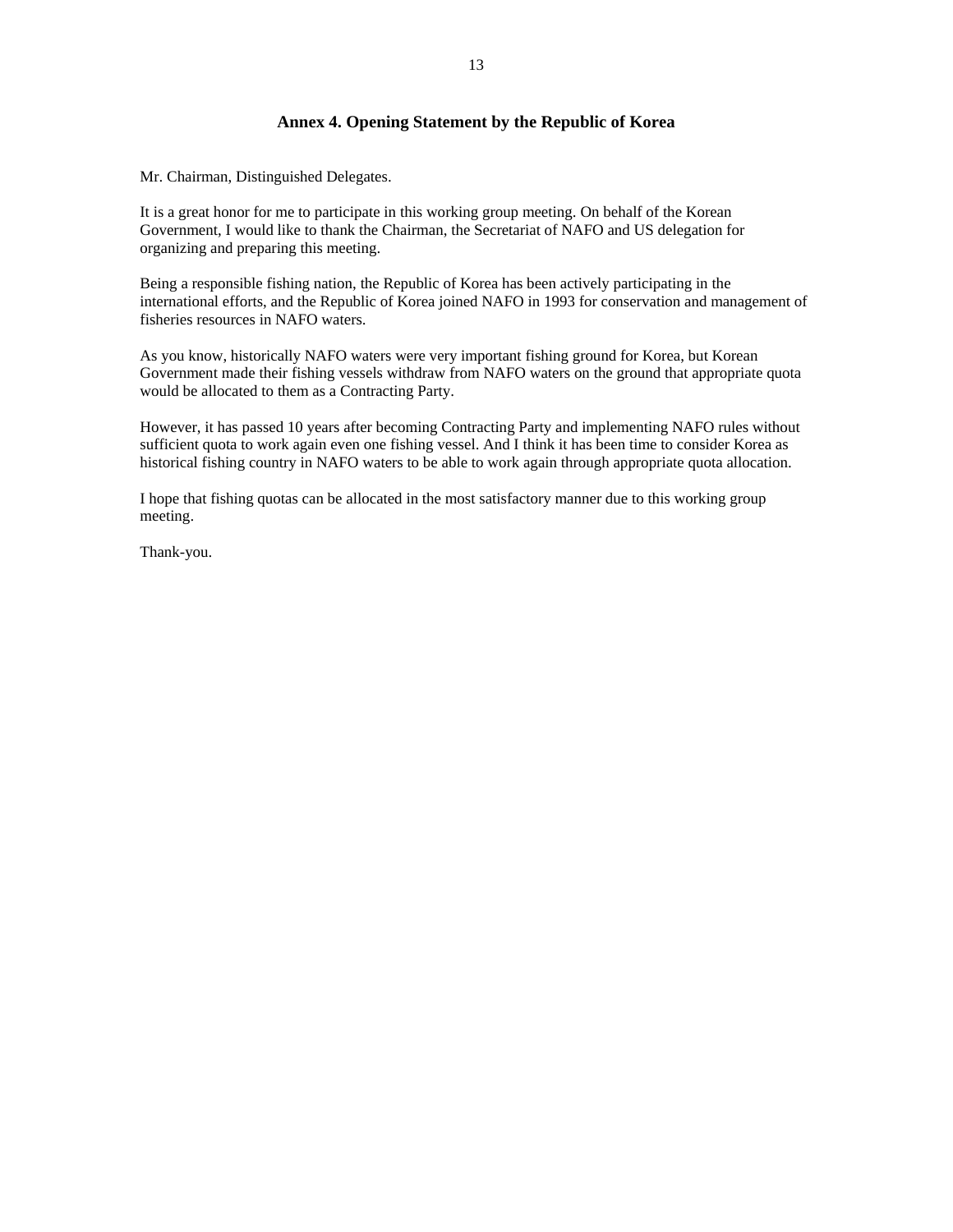## **Annex 5. Opening Statement by the Russian Federation**

Mr. Chairman, Distinguished Delegates, Ladies and Gentlemen,

First of all the Russian Federation would like to thank Mr. Chairman and the host of this event for their spadework for and organization of this meeting and to greet all the people sitting around this table.

Along with the other Contracting Parties Russia has a longstanding experience in fisheries and scientific research in the NAFO Convention Area. In recent years the interest to this area has largely increased.

Since the last Working Group meeting issues have amassed which require sensible, equitable and timely solution with due regard for interests of all Contracting Parties.

At present in NAFO certain balance is reached at which a part of the fishable stocks has already been allocated among the traditional fishing Contracting Parties and should not be subject to a revision in the nearest future. The other stocks are presently under moratorium and allocation of fishing rights for these stocks may be considered for each stock separately after their recovery.

Fisheries statistics on shrimp in Div. 3M is being accumulated with the purpose of future change-over from regulation by effort to the use of TAC.

Some stocks are not currently regulated although they are fished and a number of interested Contracting Parties are being increased.

Russia recognizes that the present situation is pretty delicate and hopes for judicious approach of all Contracting Parties in solution of issues constituting the substance of the present meeting.

Thank you.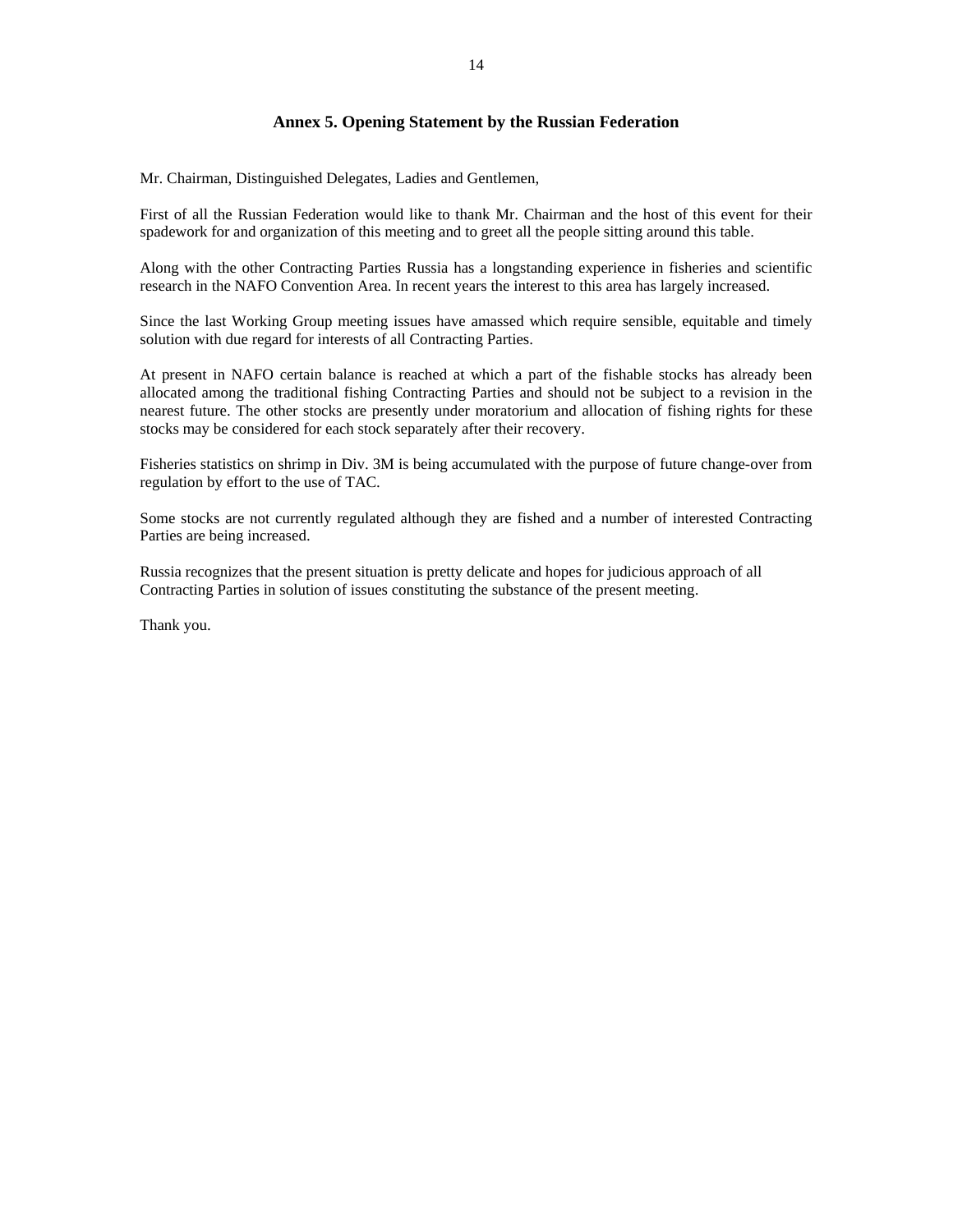## **Annex 6. Opening Statement by Ukraine**

Mr. Chairman, distringnished Delegates.

First of all let me join to words of thanks expressed here before to the US Goverment for hosting this Meeting.

As far as we realize, every Regional Fisheries Management Organization strives to keep solved two closely interrelated main tasks: to concerve the stocks of the area and to establish and maintain the appropriate regime of their utilization.

As it was stressed at the October 2002 Norway-FAO Expert Conultations, any cooperative Arrangement can be succeed only if each and every participant expected to receive the anticipated benefits which led him to that Arrangement.

Let me also recall the Korean opening statement at the Sautiago 2002 NAFO meeting, where it was stated that this country was enforced to stop its fishing activites after NAFO accession in 1993, owing to very small fisheries opportunities obtained.

Unfortunately Ukraine also cannot enjoy its participation in NAFO since accession in 1999 and just on the same reason, despite of our historical catches in North West Atlantic since 70-th as well as of participation in development of some special fisheries of the area and of a great dependance of our 50-million population on the ocean fish resources.

Being the responsible fishing nation, the participant of number of the most important International Agreements and member of some Regional Fisheries Management Organizations and bilateral Agreements, Ukraine is stiving to use all legal ways to obtain the appropriate fishing opportunities. May I suppose this our meeting will essentially contribute to the NAFO Allocation practice, to improvement of the arrangements and scheme available making them more explicit and fair, and by this way to increase the stability of that Organization.

Thank you.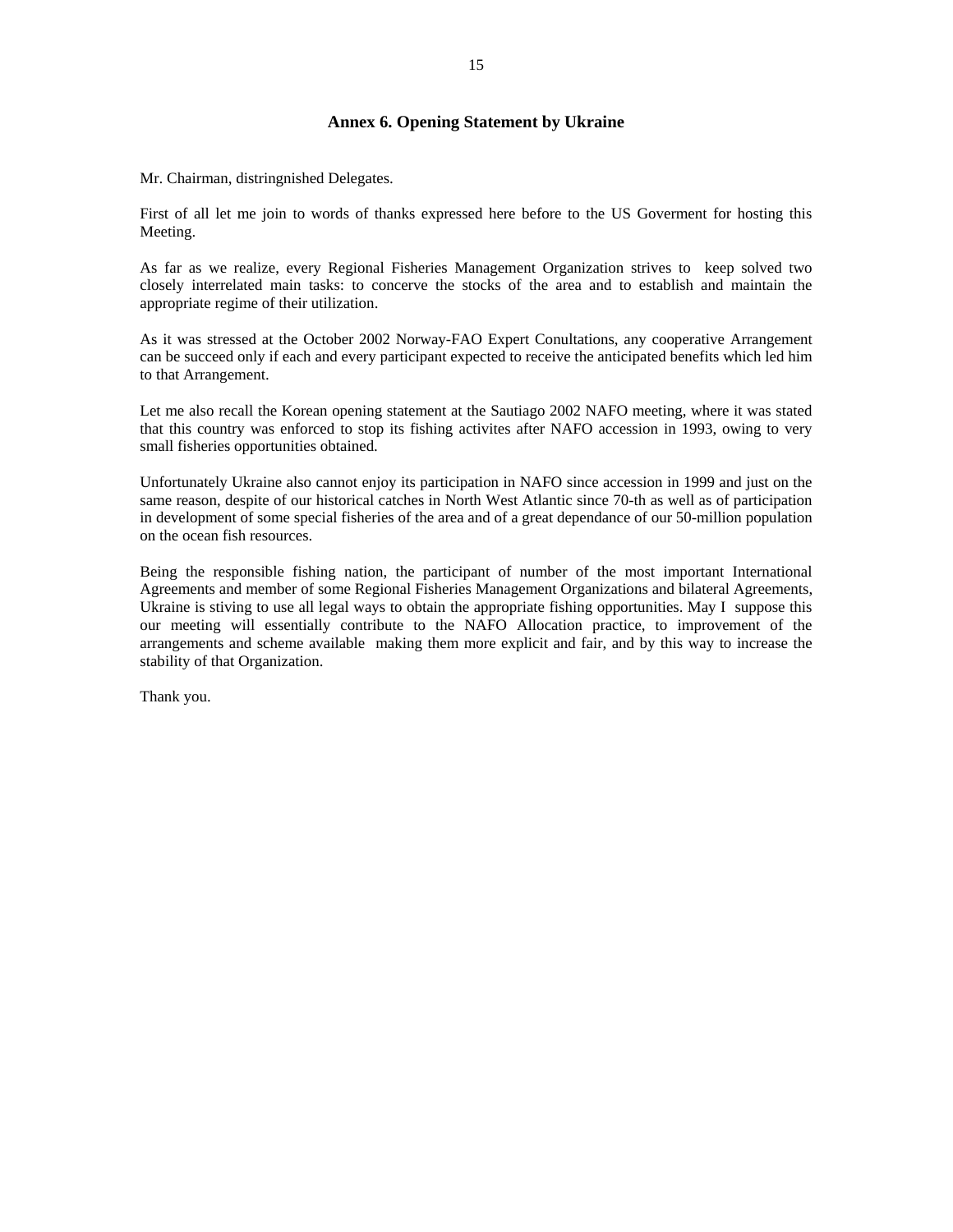## **Annex 7. Opening Statement by the United States**

Mr. Chairman, distinguished Representatives, members of the Secretariat, the United States would like to welcome you to Miami, Florida for this meeting of the NAFO Working Group on Allocation of Fishing Rights. We would also like to take this opportunity to thank the Secretariat for their work in planning and executing this meeting.

As many of you are aware, the United States has been a vocal proponent of an allocation process within NAFO that considers the needs of all Contracting Parties. In order to ensure effective conservation and management of the fisheries resources under its purview, NAFO needs to ensure that its Contracting Parties adhere to the duties associated with membership. At the same time, the Organization must take steps to meet the needs of its membership. The current system of allocation in the Organization, sad to say, does not achieve this and, it is thus a barrier to the future success of the Organization. We know that we are not alone in this opinion.

The United States strongly supported the creation of this working group and has been an active participant in all of its meetings. Past meetings of the working group have explored a myriad of complex issues surrounding allocation decision-making in NAFO. It is true that we have not yet seen consensus on options thus far identified for such decisions. But the United States continues to believe that the work done by this group can be of great benefit to all members of NAFO and will enhance the overall effectiveness of the Organization.

This working group meeting comes at a time when there have been significant developments, involving many of the Contracting Parties represented here today, in international principle and practice relating to allocations in Regional Fisheries Management Organizations (RFMOs). Two new agreements -- the convention establishing SEAFO and that establishing a new body to manage highly-migratory stocks in the Western and Central Pacific -- have already articulated general principles to guide allocations decisions. Now, existing older organizations are looking to adopt the same. ICCAT, in particular, has developed and effectively implemented allocation criteria in extremely contentious and complex fisheries. After much discussion, the ICCAT membership recognized the difficulties associated with developing a "black box" approach to allocation, where specific allocation criteria are designed to be applied to specific stocks. Instead, they focused their efforts on sharpening the general principles of allocation and creating a broad list of qualifying and allocation criteria that addresses the concerns and claims of all members of the Organization. These criteria are unweighted and have no specific application to any concrete stock. This provides for a "level playing field" in all allocation discussions, with no parties disadvantaged before stockspecific negotiations begin.

The United States supports the work done in ICCAT to address allocation issues. Thus, we have distributed a white paper that, for this meeting builds upon the ICCAT lists of qualifying and allocation criteria for potential use in NAFO. It is our hope that this paper might be helpful as a platform for further discussion by this working group. We would further suggest that, at this meeting, instead of addressing unallocated fisheries, allocated fisheries, and effort fisheries separately, the working group should consider the criteria identified in the white paper for application to all allocation discussions in NAFO. Of course, the list of criteria in the paper only represents a starting point. We recognize that ICCAT and NAFO are different organizations working under different circumstances. Still, it is our hope to generate thought and discussion that might result in a list suitable for use in NAFO.

Mr. Chairman, it is important to understand allocation issues in context. The majority of NAFO-managed stocks are under moratoria. These stocks have enormous potential which can be realized if they are permitted to recover. All NAFO parties have the potential to benefit from such stock recovery. We must not lose our focus on rebuilding, eliminating overfishing, and minimizing bycatch.

Much remains to be done to develop an allocation process within NAFO that considers the needs of all Contracting Parties. The next three days provide us with an opportunity to lay the foundation for such a process. Progress in this regard can only improve the Organization as a whole, and without it, the longterm welfare of it will suffer.

Mr. Chairman, again, I would like welcome all delegations and thank you in advance for your continuing commitment to this working group and hard work at this meeting.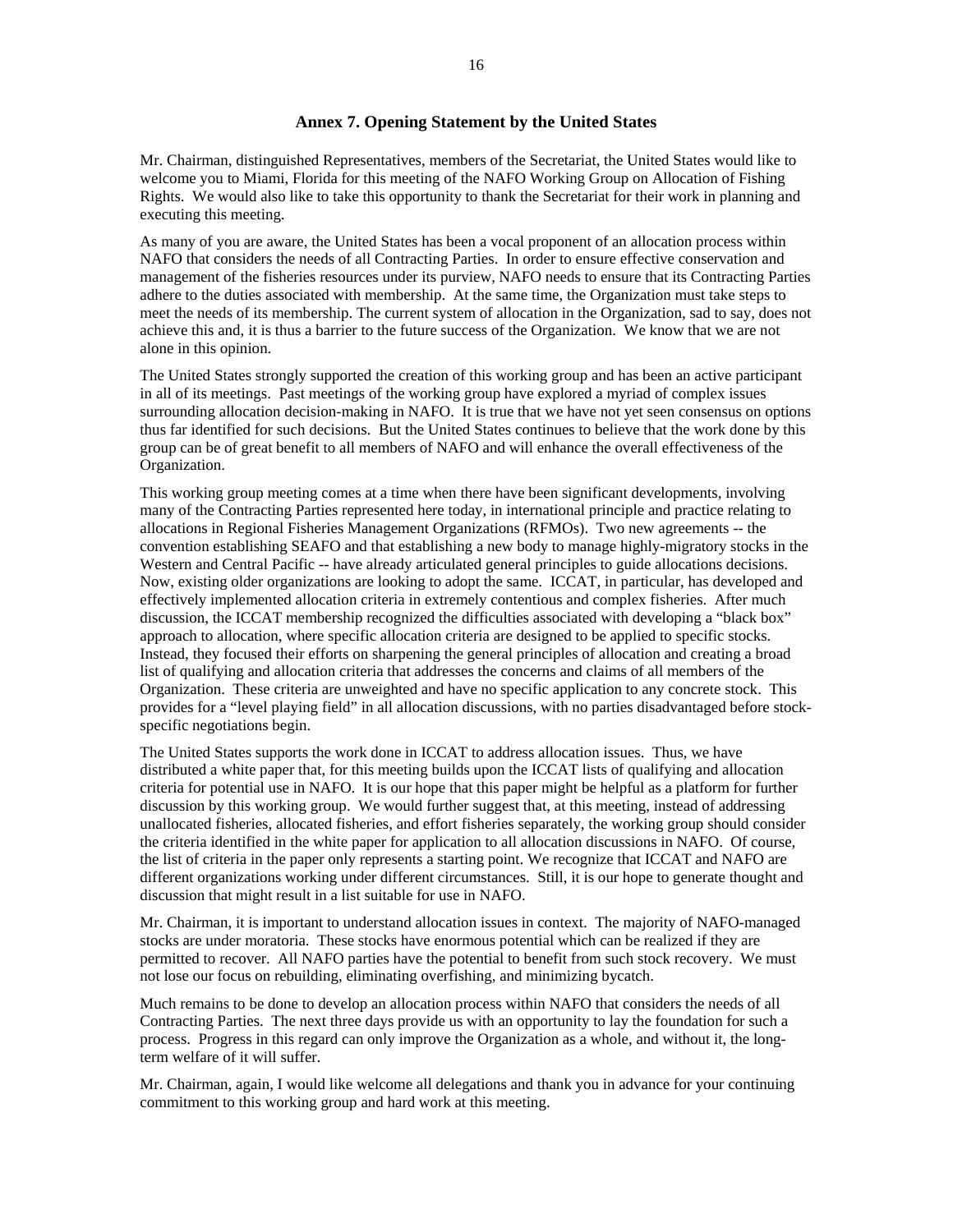## **Annex 8. Agenda**

- 1. Opening by Chairman (H. Koster, EU)
- 2. Appointment of Rapporteur
- 3. Adoption of Agenda
- 4. Development of options whose terms are explicit and predictable for allocation to Contracting Parties for the following situations:
	- Allocation of fishing opportunities for stocks not currently allocated
		- Qualifying criteria
		- Allocation criteria
	- Fisheries regulated or to be regulated and allocated in terms other than quotas (e.g. "effort limits")
	- Allocation of fishing opportunities for stocks currently managed and allocated by TAC and quota – "others" quota
		- "block" quota
- 5. Report to the Fisheries Commission
- 6. Other matters
- 7. Adjournment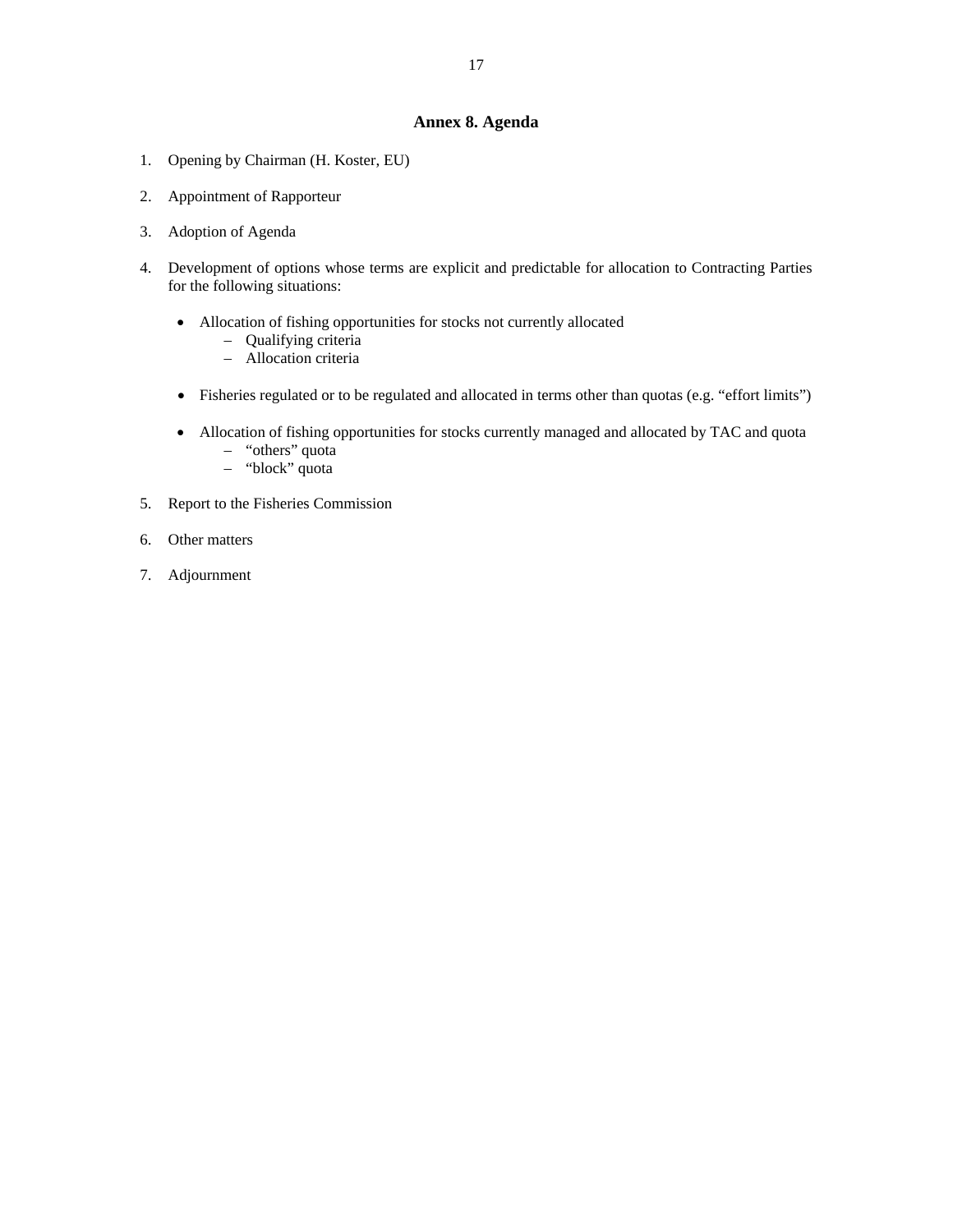## **Annex 9. U.S. White Paper on NAFO Allocation (Allocation W.G. Working Paper 03/1)**

Allocation of fishing rights to NAFO Contracting Parties has been a source of longstanding discussion within the Organization. This paper seeks to provide a foundation for further development of the NAFO allocation process by identifying general principles that may be applied to all future allocative decisions within the Organization.

### NAFO Allocation Discussions

At the 1997 NAFO Annual Meeting, the Fisheries Commission formed the Working Group on the Allocation of Fishing Rights to Contracting Parties of NAFO. The Terms of Reference for this working group provided guidance for the development of appropriate options for allocation. These options were to take into account such considerations as: current NAFO allocations practices, the needs of Contracting Parties, relevant provisions of the NAFO Convention and other applicable international agreements, as well as the need for NAFO to function effectively. The Working Group was further directed that allocation options should include terms that were explicit and predictable for allocation to Contracting Parties from: current fisheries with NAFO TACs, fisheries not previously subject to NAFO TACs, new fisheries, closed fisheries being reopened, and fisheries for which fishing rights were or would be allocated in terms other than quotas (e.g., effort limits).

Although the Allocation Working Group met intersessionally during 1998-2000, progress has been slow and has been marked by a lack of consensus on key issues. Initial discussions within the working group focused on broad issues relating to access to fishing opportunities. While attempts by the group to define "real interest" were never fully resolved, the Organization was able to adopt a resolution to guide the expectations of future new members to the Organization as a result of these discussions. In addition, the Working Group began looking at qualifying criteria for allocations, as well as allocation criteria. Possible scenarios for re-utilization of allocated quota and re-allocation of fishing opportunities were also examined.

A number of Contracting Parties submitted working papers during this period attempting to give practical application to the broader discussions of principle. Many of these proposals contained allocation templates for the specific types of fisheries identified in the Working Group Terms of Reference. However, when it became clear that broad discussions on a comprehensive strategy for allocations within the Organization were not resulting in consensus, it was agreed that allocation issues should be addressed in a stepped approach, based on fishery type, with first consideration given to fisheries not previously subject to NAFO TACs and fisheries for which fishing rights were or would be allocated in terms other than quotas (e.g., effort limits). The necessity of this focused approach was underlined by on-going questions relating to allocation in new and developing fisheries (e.g., Div. 3M and 3L shrimp).

During its most recent meeting in March 2000, the Working Group focused on continued development of a broad strategy for allocation of future fishing opportunities for stocks not currently allocated. The Working Group attempted to create non-exhaustive, non-prioritized "shopping lists" relating to both qualifying criteria and allocation criteria with regard to such opportunities. In addition, the Working Group examined possible options for fishing opportunities on the margins of stocks currently managed under TAC. Much of this discussion related to the possible creation of an "others" quota. However there was no agreement regarding possible sources for such a quota, nor was it determined who should have access to the fish contained therein.

Due to the limited substantive progress of the working group and the large number of intersessional meetings on the 2001 schedule, it was agreed at the 2000 NAFO Annual Meeting that work should be suspended until the 2001 annual meeting. The 2001 Annual Meeting was subsequently cancelled. At the 2002 Annual Meeting, the Fisheries Commission agreed that the Working Group should meet during the 2003 intersessional period.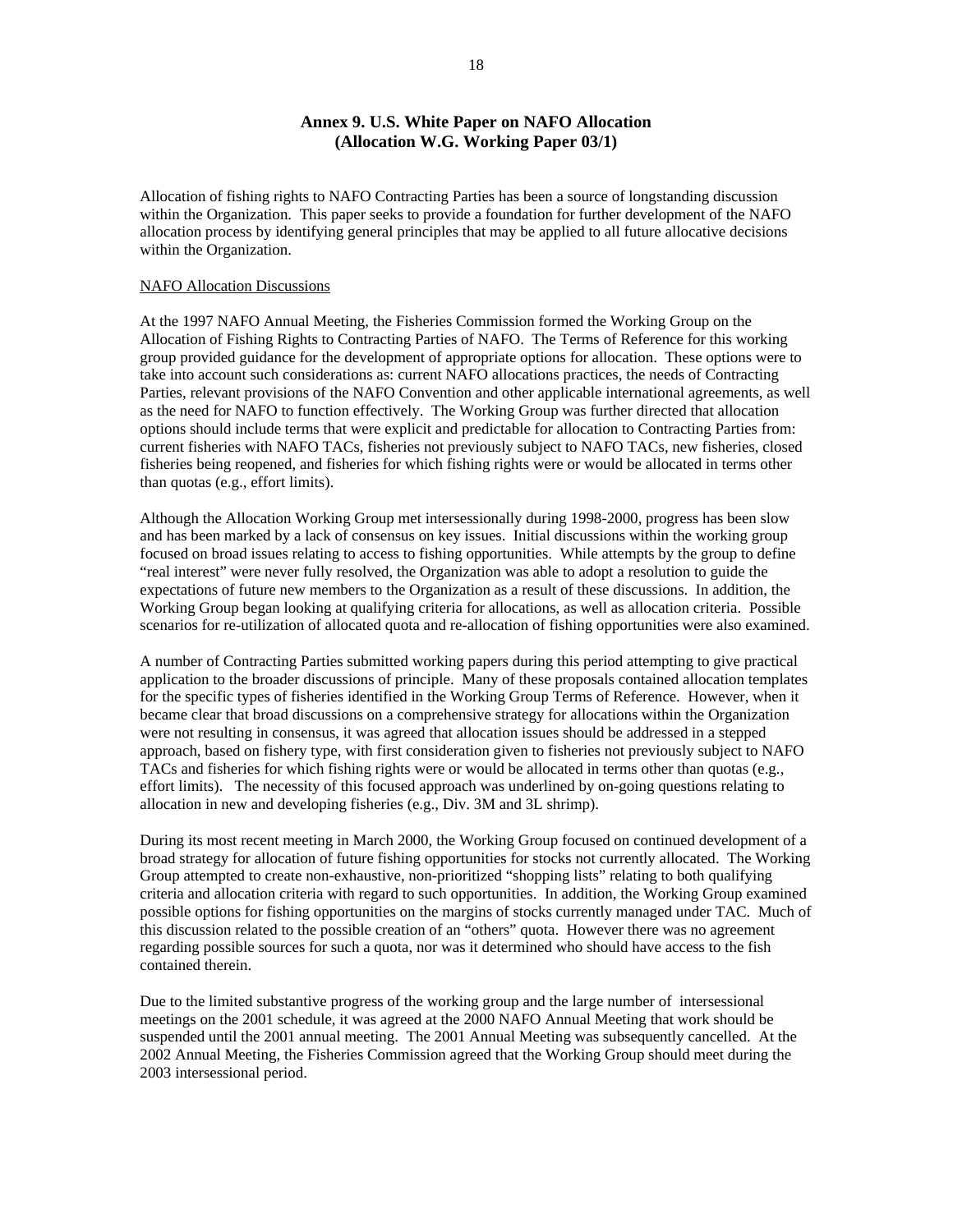#### Other Issues for Consideration

To a large degree the inability of the Allocation Working Group to agree on a comprehensive strategy for allocation of fishing opportunities in NAFO can be traced to a basic difference in perspective between the older and newer members of the Organization. Due to the stressed status of many of the fisheries resources under the purview of NAFO, a number of the valuable stocks once available to the NAFO membership are now under moratoria or have only very limited TACs. NAFO Parties that once enjoyed national quotas for these stocks are of the opinion that, should any of these resources recover, those Parties with historical fisheries within the Organization should retain fishing rights under the percentage shares in place when the stocks were healthy. This fishing history argument is supported by the early allocative activities of NAFO, as well as by the practices of many other Regional Fisheries Management Organizations (RFMOs). Along with Coastal State status, fishing history has in the past been the primary vehicle for those members wishing to pursue quotas in any given fishery (new or otherwise). Provisions identifying these considerations in allocative decisions can be found in Article XI of the NAFO Convention, and are also present in the Convention texts and in practice in many other RFMOs. No other allocative guidance is present within the NAFO Convention.

It should be noted that, despite past practice within NAFO (and some other RFMOs) of allocation based solely on Coastal State status and fishing history, circumstances both within and outside of the Organization have changed considerably in recent years. Within the Organization, fishing moratoria are in place for a number of NAFO's most valuable and important stocks. The impact of this reduction in historic fishing opportunities is complicated by calls for fishing opportunities from new NAFO members. This difficult situation has led to somewhat of a departure from the allocative template of the past, and NAFO has shown some flexibility and creativity in dealing its current circumstances.

In recent years, new stocks have come under NAFO management and new fishing opportunities have become available to Contracting Parties. NAFO's attempts to deal with the allocative questions associated with these opportunities have departed considerably from past practices. In attempting to address not only the concerns of Coastal States and members with a fishing history, but of *all of its membership*, NAFO has embarked on a new path. These actions to some degree reflect a broad change in international perspective relating to the rights of all RFMO members. NAFO is not the only one of the older RFMOs experiencing this shift in perspective among its membership.

Outside of NAFO, international law pertaining to fishing management has developed in such a way as to actively encourage States (and fishing entities) to join RFMOs and other fishing arrangements. International instruments such as the UN Fish Stocks Agreement, while not detailing how allocation should take place, do provide guidance as to determining the nature and extent of participatory rights in RFMOs. This guidance includes considerations such as: coastal State status, fishing history, contributions of new and existing members (to conservation and management, science, etc.), dependence on the stocks in question, and developing State status.

Furthermore, a number of new and existing RFMOs have taken positive steps to embrace a more allinclusive approach to allocation. Negotiations of new instruments, such as the Convention on the Conservation and Management of Highly Migratory Fish Stocks in the Western and Central Pacific Ocean, have considered allocative issues and integrated appropriate guidance into their Convention texts. Other RFMOs, such as the International Commission for the Conservation of Atlantic Tunas (ICCAT), have taken steps to ensure that allocative decisions are made in such a way as to consider the needs of all Parties.

While the NAFO Allocation Working Group has taken some steps to identify qualifying and allocative criteria, there is a need to finalize these considerations. The United States is of the opinion that the relatively successful efforts of other RFMOs in this regard should be considered for application in NAFO. Therefore, the United States has adapted the criteria agreed by ICCAT for application to NAFO allocation decisions. They are attached to this paper for discussion purposes by the Working Group.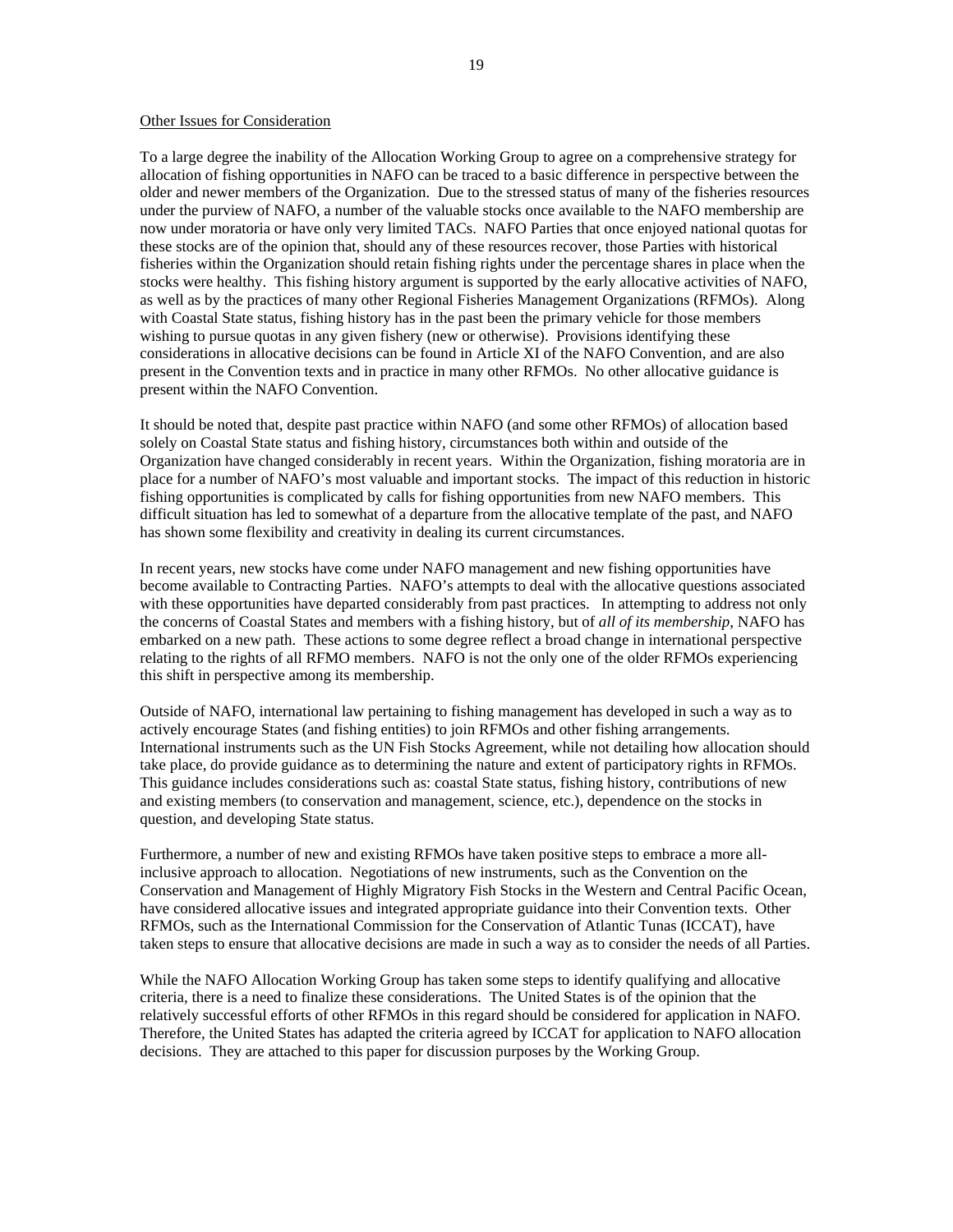# **CRITERIA FOR THE ALLOCATION OF FISHING POSSIBILITIES**

## **I Qualifying Criteria**

Participants will qualify to receive possible quota allocations within the framework of NAFO in accordance with the following criteria:

1. They must be a Contracting Party.

2. They must have the ability to apply the conservation and management measures of NAFO, to collect and to provide accurate data for the relevant resources and, taking into account their respective capacities, to conduct scientific research on those resources.

#### **II Stocks to Which the Criteria Would be Applied**

These criteria should apply to all stocks when allocated by NAFO.

## **III Allocation Criteria**

#### *A. Criteria Relating to Past/Present Fishing Activity of Qualifying Participants*

- 1. Historical catches of qualifying participants.
- 2. The interests, fishing patterns and fishing practices of qualifying participants.

## *B. Criteria Relating the Status of the Stock(s) to be Allocated and the Fisheries*

1. Status of the stock(s) to be allocated in relation to maximum sustainable yield, or in the absence of maximum sustainable yield an agreed biological reference point, and the existing level of fishing effort in the fishery taking into account the contributions to conservation made by qualifying participants necessary to conserve, manage, restore or rebuild fish stocks in accordance with the objective of the Convention.

2. The distribution and biological characteristics of the stock(s), including the occurrence of the stock(s) in areas under national jurisdiction and on the high seas.

## *C. Criteria Relating to the Status of the Qualifying Participants*

1. The needs of the coastal fishing communities which are dependent mainly on fishing for the stocks.

2. The needs of the coastal States of the region whose economies are overwhelmingly dependent on the exploitation of living marine resources, including those regulated by NAFO.

3. The socio-economic contributions of the fisheries for stocks regulated by NAFO to the developing States, especially small island developing States and developing territories(\*) from the region.

4. The respective dependence on the stock(s) of the coastal States, and of the other States that fish species regulated by NAFO.

5. The economic and/or social importance of the fishery for qualifying participants whose fishing vessels have habitually participated in the fishery in the Convention Area.

6. The contribution of the fisheries for the stocks regulated by NAFO to the national food security/needs, domestic consumption, income resulting from exports, and employment of qualifying participants.

7. The right of qualified participants to engage in fishing on the high seas for the stocks to be allocated.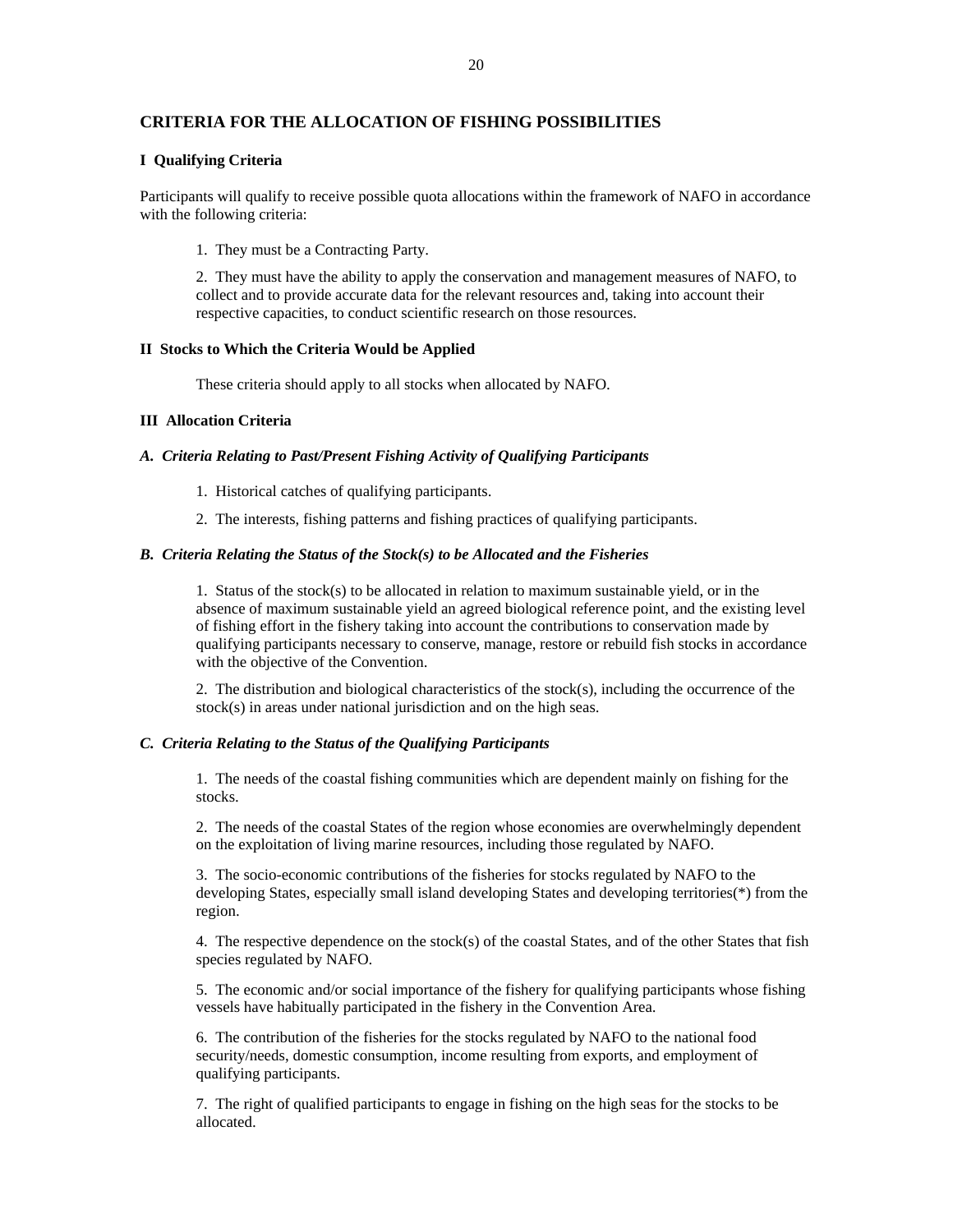## *D. Criteria Relating to Compliance/Data Submission/Scientific Research by Qualifying Participants*

1. The record of compliance or cooperation by qualifying participants with NAFO's conservation and management measures.

2. The exercise of responsibilities concerning the vessels under the jurisdiction of qualifying participants.

3. The contribution of qualifying participants to conservation and management of the stocks, to the collection and provision of accurate data required by NAFO and, taking into account their respective capacities, to the conduct of scientific research on the stocks.

## **IV. Conditions for Applying Allocation Criteria**

1. Allocation criteria should be applied in a fair and equitable manner with the goal of ensuring opportunities for all qualifying participants.

2. Allocation criteria should be applied by the Fisheries Commission on a stock-by-stock basis.

3. Allocation criteria should be applied to all stocks in a gradual manner, over a period of time to be determined by the Fisheries Commission, in order to address the economic needs of all parties concerned, including the need to minimize economic dislocation.

4. The application of the allocation criteria should take into account the contributions to conservation made by qualifying participants necessary to conserve, manage, restore or rebuild fish stocks in accordance with the objectives of the Convention.

5. The allocation criteria should be applied consistent with international instruments and in a manner that encourages efforts to prevent and eliminate over-fishing and excess fishing capacity and ensures that levels of fishing effort are commensurate with NAFO objectives.

6. The allocation criteria should be applied so as not to legitimize illegal, unregulated and unreported catches and shall promote the prevention, deterrence and elimination of illegal, unregulated and unreported fishing, particularly fishing by flag of convenience vessels.

7. The allocation criteria should be applied in a manner that encourages cooperating non-Contracting Parties to become Contracting Parties, where they are eligible to do so.

8. The allocation criteria should be applied to encourage cooperation between the developing States of the region and other fishing States for the sustainable use of the stocks managed by NAFO and in accordance with relevant international instruments.

(\*) For the purposes of this document, the term "territories" refers only to the territories of those States that are Contracting Parties to the Convention in respect of those territories alone.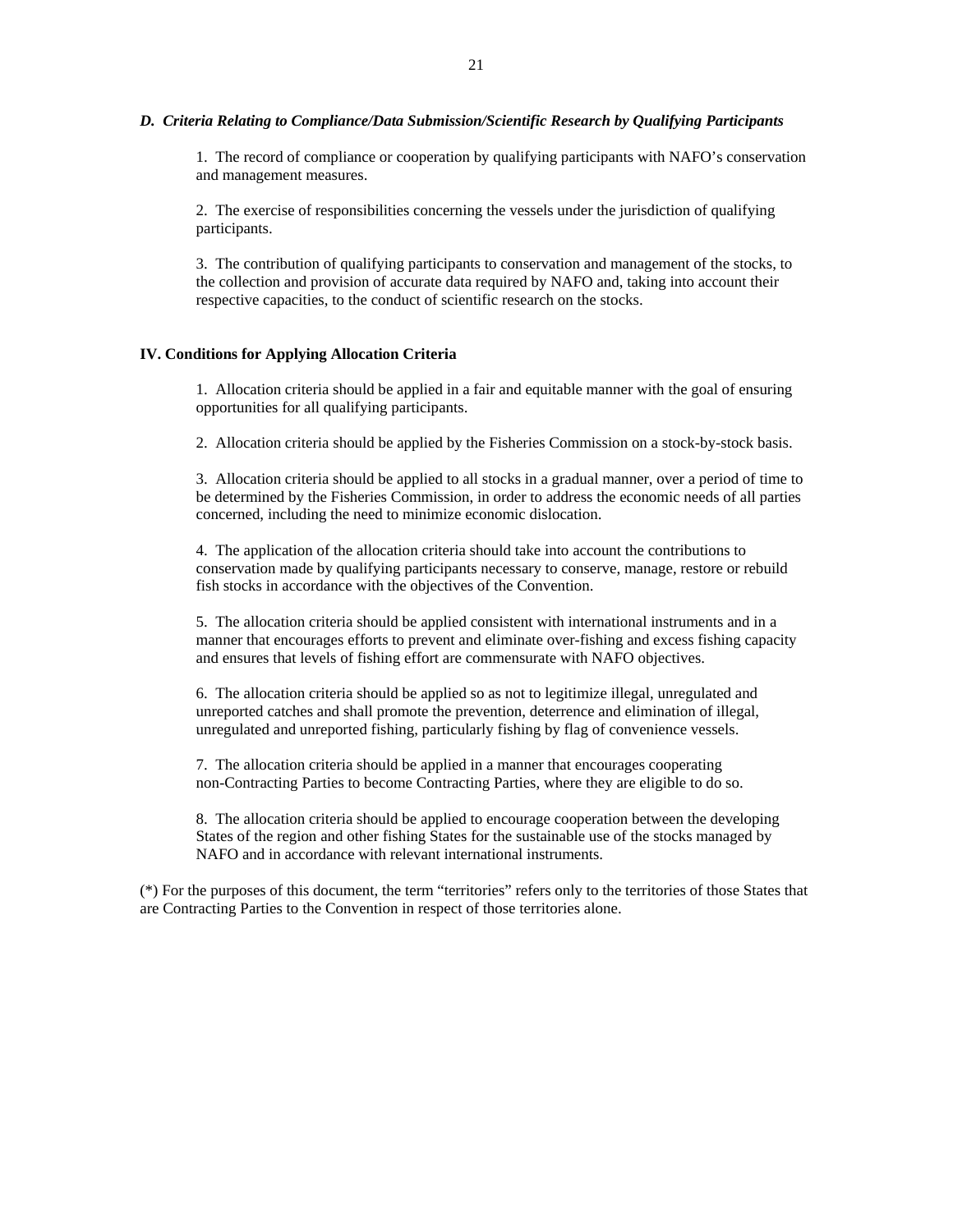# **Annex 10. Chair's interpretive notes from the April 1999 and March 2000 Allocation Working Group Meetings** (Allocation Working Group W.P. 00/1)

Agenda point 4:

Development of a broad strategy of allocation of future fishing opportunities for stocks not currently allocated (see Annex 11 of NAFO/GC Doc. 99/4" interpretative notes by the chair attempting to clarify discussions on Agenda points 6 and 7", and Annex 2 of NAFO/GC Doc. 99/4, "Terms of Reference").

- Qualifying criteria
- Allocation criteria

When allocating fishing opportunities, the Fisheries Commission will proceed in accordance with the following points:

- A. The Commission will identify the Contracting Parties which are eligible for and interested in the allocation of the relevant fishing opportunities. Contracting Parties who are members of the Fisheries Commission and may exercise the right to vote, will be considered eligible for allocation. The Fisheries Commission will consider Contracting Parties which fulfill one or more of the following criteria as interested in the allocation:
	- Where appropriate (straddling stocks) the relevant coastal state.
	- Contracting Parties whose vessels have traditionally fished the relevant resources.
	- Contracting Parties who have undertaken extensive efforts to ensure the conservation of such stocks in particular by providing surveillance and inspection of international fisheries under the international scheme of joint enforcement.
	- Contracting Parties who have undertaken significant substantial contribution to research and data collection for the relevant resources.
	- Contracting Parties whose economy is overwhelmingly dependent on fisheries.
	- Contracting Parties hosting small coastal communities which are dependent mainly on fishing for the stocks regulated by NAFO.
- B. The Commission will determine, in taking into account any relevant information or advice provided to it by the Scientific Council, the fishable stock(s) or, where appropriate, the portion of the fishable stock(s) in the Regulatory Area to be allocated to Contracting Parties who are eligible and interested in the allocation.
- C. The Commission may take into account the following criteria for the determination of the size of the fishing opportunities to be allocated to Contracting Parties who are eligible and interested in the allocation.

Allocation Criteria

- Reference fishing pattern converted in the relative share of the Contracting Parties concerned.
- The setting aside of a lump sum as others quota intended for Contracting Parties who have no record of fishing on the stock concerned.
- Fixing a minimum size for quota to be allocated to Contracting Parties
- Considerations
	- pursuant to Article XI (4) of the NAFO Convention
	- relating to the contribution to research and data collection
	- relating to the needs of small coastal communities
	- relating to the dependency on fisheries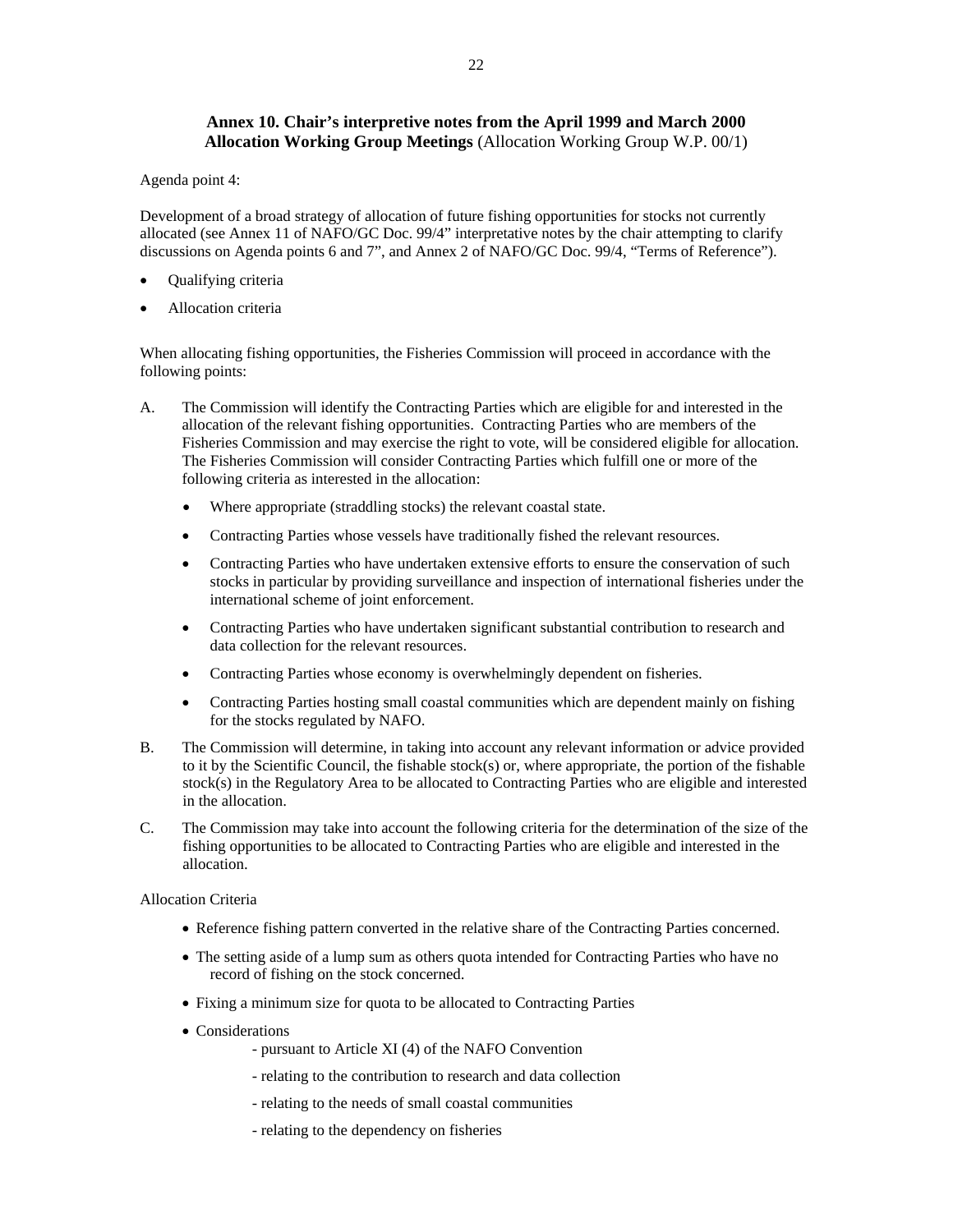- D. The criteria listed under points A and C are indicative, apply simultaneously and do not represent an order of importance or priority.
- [E. Notwithstanding points A and C, the Fisheries Commission may set aside and regulate certain fishing opportunities available to vessels of parties which are not a Contracting Party to the NAFO Convention, who have signed a protocol on the integral acceptance of the NAFO Conservation and Enforcement Measures, enabling such Party to cooperate with NAFO.]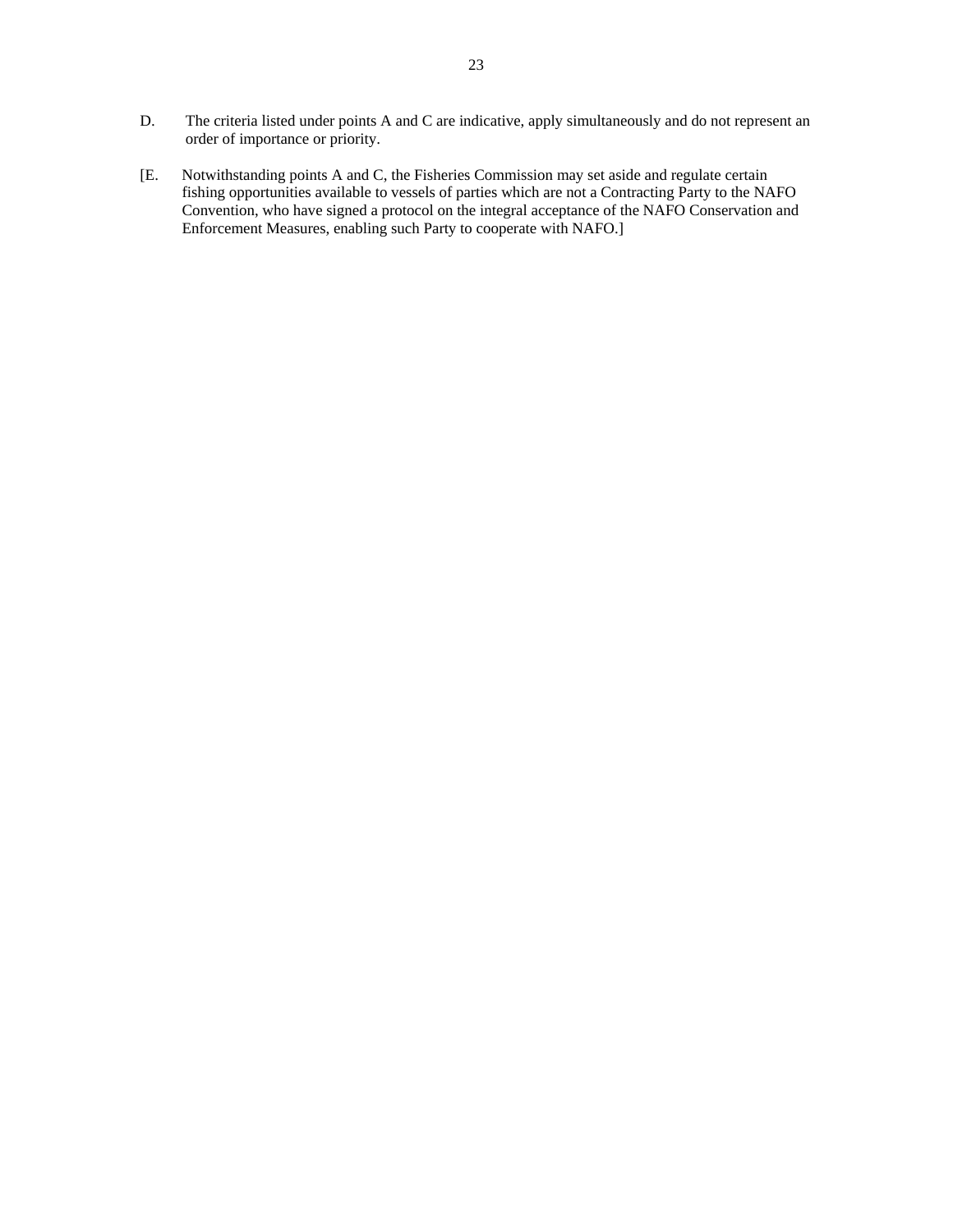## **Annex 11. Draft Guidelines for future allocation of fishing opportunities for the stocks not currently allocated1)** (Allocation W.G. Working Paper 03/3-Rev. 3)

The Fisheries Commission,

RECALLING Article XI(4) of the Convention on Future Multilateral Cooperation in the Northwest Atlantic Fisheries (hereafter the "Convention");

NOTING the relevant provisions of the UN Agreement for the Conservation and Management of Straddling Fish Stocks and Highly Migratory Fish Stocks;

DETERMINED to ensure the adoption of proposals by a fair and equitable allocation of fishing opportunities in a non-discriminatory manner to Contracting Parties;

ACKNOWLEDGING the need to ensure stable, explicit and predictable relative shares of Contracting Parties in the fishing opportunities established by the Fisheries Commission;

RECOGNIZING the FAO International Plan of Action to Prevent, Deter and Eliminate Illegal, Unreported and Unregulated fishing;

DESIRING to guide the adoption of proposals in accordance with Article XI(4) of the Convention for future allocation of currently non-allocated fishing opportunities by the adoption of guidelines which are indicative and non-exhaustive, apply simultaneously and do not represent an order of importance or priority;

HAS AGREED to apply the following guidelines when allocating fishing opportunities in accordance with Article XI(4) of the Convention:

## **Qualification Criteria**

- 1. Each Contracting Party fulfilling the following criteria shall qualify for allocation of fishing opportunities:
	- Be a member of the Fisheries Commission, who:
		- May exercise the right to vote;
		- − Collects and provides accurate data for the relevant stocks;
		- − Contributes to scientific research on NAFO stocks;
		- − Exercises effectively jurisdiction over the vessels flying its flag operating in the Convention Area; and
		- Ensures compliance with the proposals adopted in accordance with Article XI of the Convention and notably the NAFO Conservation and Enforcement Measures; and
	- Have an interest in the allocation of fishing opportunities of the relevant stocks in one or more of the following ways:
		- − be a coastal state for relevant straddling stocks;
		- − have vessels that have traditionally fished the relevant stocks in accordance with NAFO rules, where applicable;
		- have undertaken extensive efforts to ensure the conservation of such stocks in particular by providing surveillance and inspection of international fisheries under the international scheme of joint enforcement;